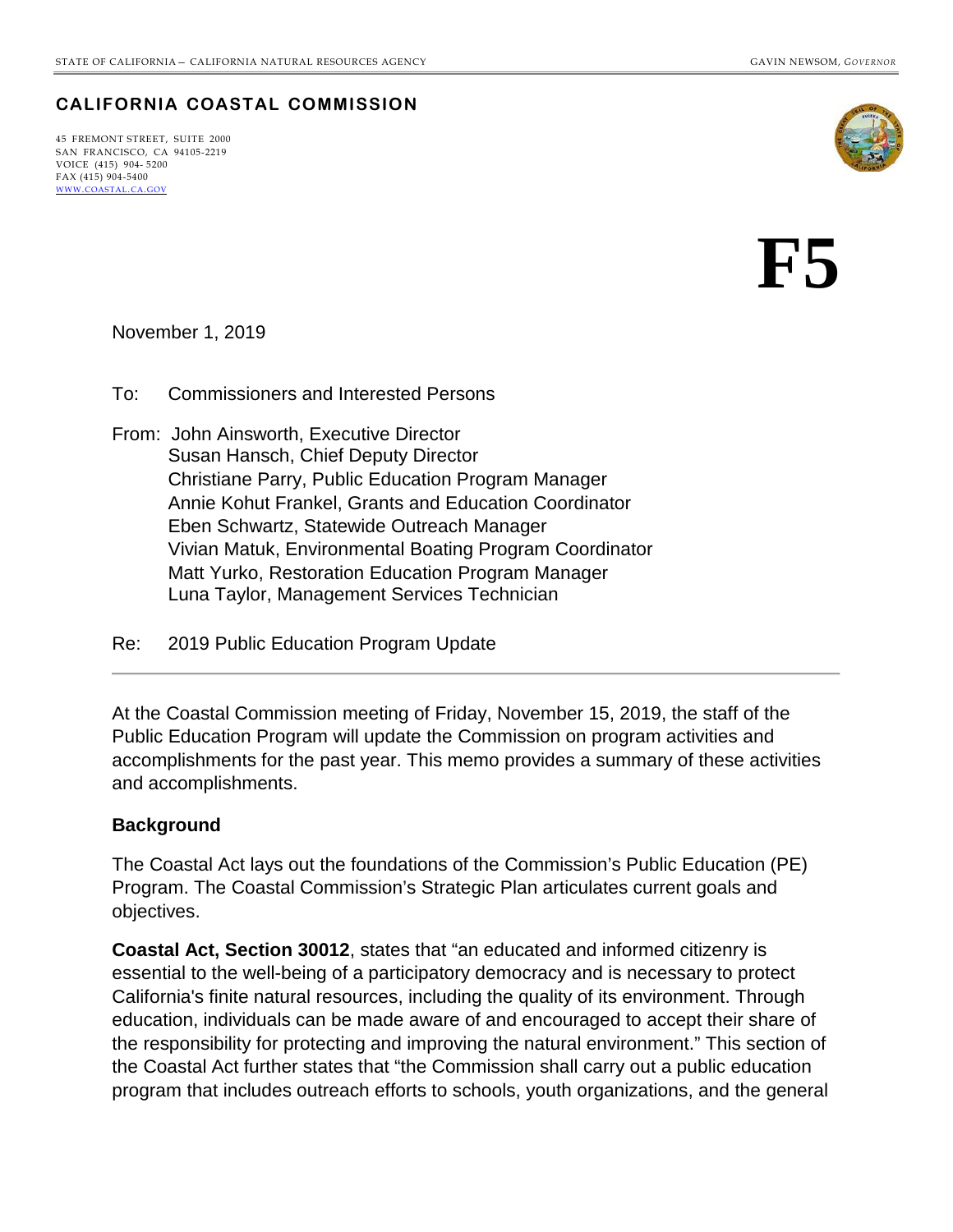public for the purpose of promoting understanding of, fostering a sense of individual responsibility for, and encouraging public initiatives and participation in programs for, the conservation and wise use of coastal and ocean resources. Emphasis shall be given to volunteer efforts such as the Adopt-A-Beach program."

The Coastal Act also addresses funding for the PE Program. Section 30012 (c) states that "the Commission is encouraged to seek funding from any appropriate public or private source and may apply for and expend any grant or endowment funds for the purposes of this section without the need to specifically include funds in its budget."

### **2019 Activities**

The PE Program continued to carry out the Coastal Commission's core education and outreach programs, while adding enhancements and developing new initiatives. Working collaboratively with a wide array of organizations and individuals, including non-profits, government entities, educational institutions, citizen groups, recreational associations, visitor-serving facilities, and businesses, these programs seek to educate and involve Californians of all ages, ethnicities, income levels, and physical abilities, whether they live along the coast or inland, with a particular emphasis on reaching Californians who are underserved in terms of access to the coast and to marine education programs.

Topics addressed include ocean pollution (including marine debris), habitat restoration, climate change, sustainability choices, wildlife, environmental justice, ocean literacy, coastal science, and policy. Some PE Programs reach the public directly; while others provide coordination, resources, grants, training, and technical assistance. Here are a few highlights of 2019:

- The 35th Annual California Coastal Cleanup Day on September 21, 2019 attracted 68,428 volunteers who collected 827,736 pounds of debris. There were 953 cleanup sites spread across 55 counties. To recognize the milestone, PE staff worked with the commission's mapping unit to produce a [story](https://coastalcomm.maps.arcgis.com/apps/Cascade/index.html?appid=de6a98eb91a24bd3ab51826f5e8eb7d2) map looking back on the history of the cleanup and its accomplishments.
- As part of its new role as lead agency for the California King Tides Project, the Coastal Commission launched a new photo collection process and created an online [mapped](https://coastalcomm.maps.arcgis.com/apps/MapSeries/index.html?appid=5e77d399c4204a59afe895ff3b91b5e0) display of the 2018/2019 King Tides photos.
- The Boating Clean and Green Online Quiz Program received the 2019 Digital Communication Award at the International Boating and Water Safety Summit (IBWSS). Sponsored by the National Safe Boating Council, National Water Safety Congress, and the National Association of State Boating Law Administrators, the IBWSS awards program recognizes creativity in communicating with the public about safe and responsible boating.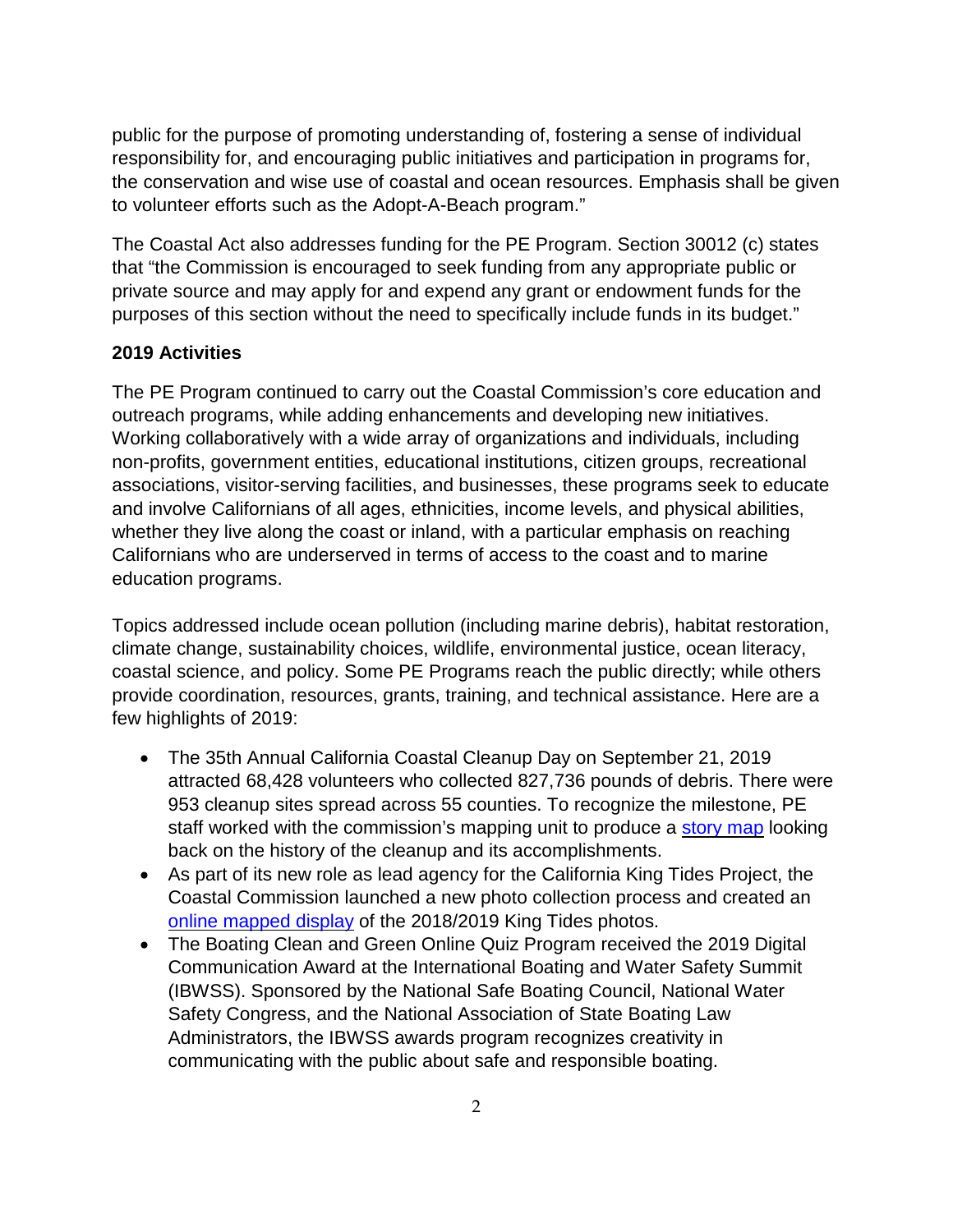• The Commission launched a new video [challenge](https://www.coastal.ca.gov/climatechallenge/) for middle and high school students to respond to the question, "How do we come together for the climate?" Students throughout California are invited to create a short video and submit it to this challenge, due March 31, 2020.

This report organizes PE Programs according to audiences, beginning with programs that target specific audiences, followed by programs for schools and educators, and programs for general public audiences. The final sections address PE work that involves policy and coordination, and funding sources.

## **TABLE OF CONTENTS**

| Kids' Ocean Day Adopt-A-Beach School Assembly Program and Beach Cleanup 9    |  |
|------------------------------------------------------------------------------|--|
|                                                                              |  |
|                                                                              |  |
|                                                                              |  |
|                                                                              |  |
| Project Grow (formerly Community-Based Restoration and Education Program) 15 |  |
|                                                                              |  |
|                                                                              |  |
|                                                                              |  |
|                                                                              |  |
|                                                                              |  |
|                                                                              |  |
|                                                                              |  |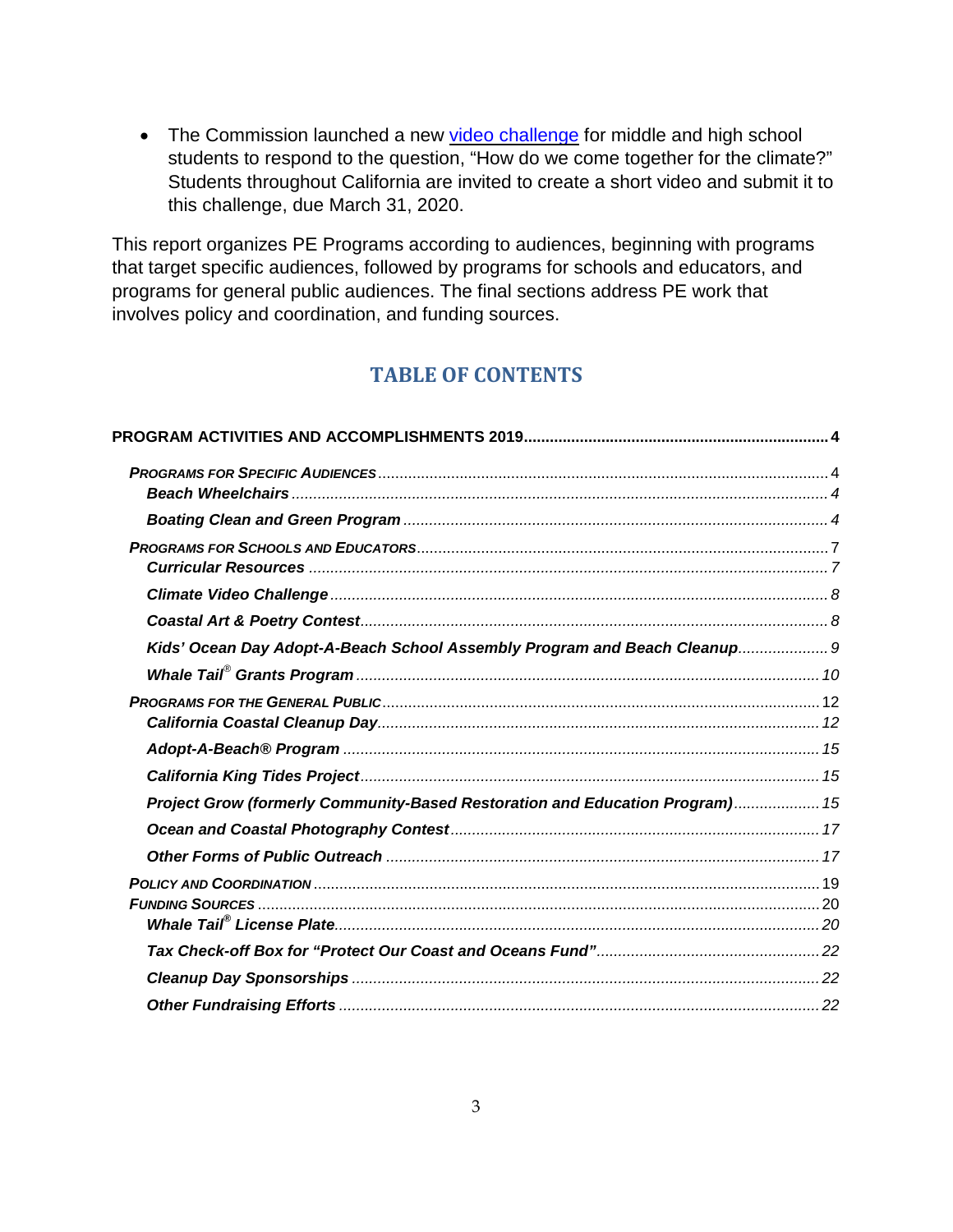# <span id="page-3-1"></span><span id="page-3-0"></span>**Program Activities and Accomplishments 2019**

### *Programs for Specific Audiences*

The PE Program serves a wide range of audiences, and many programs serve multiple audiences. The following two programs serve specific audiences, the first is for visitors who want to borrow a beach wheelchair, and the second serves the boating community.

#### <span id="page-3-2"></span>**Beach Wheelchairs**

The Coastal Commission is committed to helping *all* visitors to the coast experience the beach firsthand. The Commission's beach wheelchair program aims to ensure that these chairs, which have wide, balloon tires that are able to move across soft sand, are widely available. To this end, the Commission has awarded nearly \$148,000 to a variety of jurisdictions through the history of the program, up and down the coast for the purchase of beach wheelchairs and their storage lockers. The Coastal Conservancy also provides funding for beach wheelchairs.

The Commission maintains a webpage - [http://www.coastal.ca.gov/access/beach](http://www.coastal.ca.gov/access/beach-wheelchairs.html)[wheelchairs.html](http://www.coastal.ca.gov/access/beach-wheelchairs.html) - that includes a map showing the location of beaches with wheelchairs available for use by the public.

#### <span id="page-3-3"></span>**Boating Clean and Green Program**

This program is a partnership with the California State Parks Division of Boating and Waterways. The program educates boaters about clean and safe boating practices and provides technical assistance to marinas and local governments to increase the availability of environmental services for boaters.

**Clean Boating Kits and the Dockwalker Program.** In 2019, the Boating Clean and Green Program developed and distributed 7,800 boater kits. Boater kits are designed to provide boaters with knowledge and tools to reduce their environmental impact, and include information on clean boating practices as well as an oil-only absorbent pillow, an oil absorbent sheet, and a fuel bib. The kits are distributed by partner Dockwalkers and staff. In 2019, Staff conducted 13 Dockwalker trainings at various locations throughout the state, and trained 200 Dockwalkers. Dockwalkers donated over 1,800 hours to the program, conducting face-to-face education.

**Boat Shows and Clean Boating Seminars.** Staff participated in two boat shows and conducted six clean boating seminars in 2019, which altogether reached over 1,000 boaters.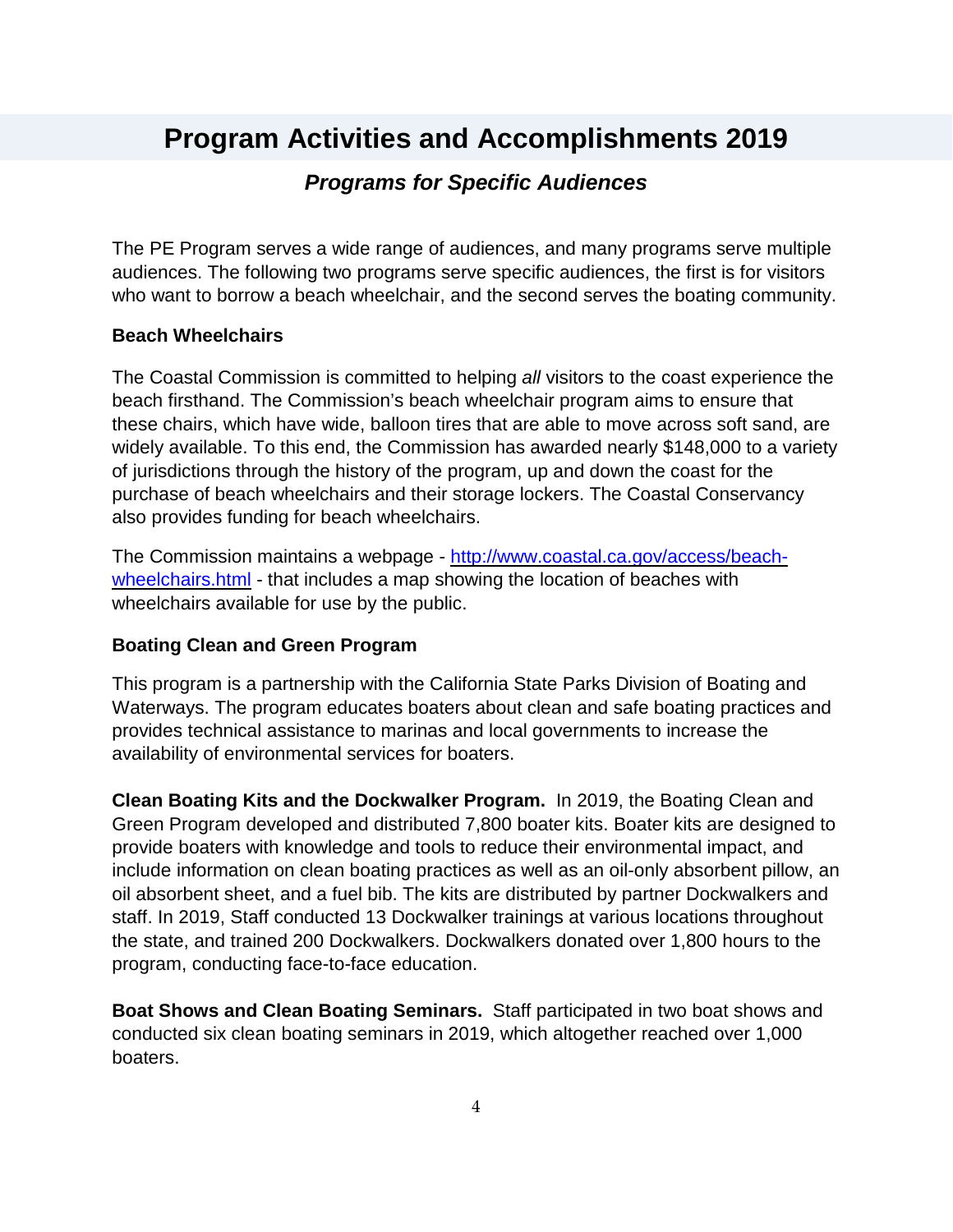**Fishing Line Recycling Stations and On-Board Program**. Since 2009, the program has installed 290 on-shore fishing line recycling stations, located at piers, marinas, boat launch ramps, etc. throughout the state. This year 19 new stations were installed. The locations can be seen at: [http://goo.gl/maps/5zF5F.](http://goo.gl/maps/5zF5F) As of October 2019, 1,846 pounds of fishing line have been collected and recycled. Stretched out, this line would stretch from San Francisco to La Pintada, Panama!

In addition, this year staff worked with the Greater Farallones National Marine Sanctuaries to install containers on five sport fishing charter boats in the San Francisco Bay Area. Since 2016, a total of 17 stations have been installed on fishing charters. As of October 2019, 190 pounds of fishing line have been collected and recycled by the On-Board Fishing Line Recycling Program.

**CA Stow It, Don't Throw Project.** Staff continued working with the Stow It, Don't Throw It Project on a project to build and distribute portable fishing line containers using used tennis ball cans. The fishing line containers are created by students and then distributed for free to fishermen to hold old fishing line until they can get to a recycling collection site or secure trash can. Since 2015, students from 60 schools and groups have constructed 6,582 containers, which were distributed to fishermen by the students, Boating Clean and Green staff, and partners.

**Changing Tide Newsletter.** This newsletter focuses on new trends in clean boating practices and environmental services for boaters statewide and is published jointly by the three chapters of the California Clean Boating Network (a forum of members of from the boating industry, government agencies, and environmental groups). In 2019 the program distributed three issues of the newsletter.

**Marinas and Yacht Clubs Oil Spill Preparedness Workshops**. The Marinas and Yacht Clubs Spill Response Communication Packet is designed to help boating facilities access needed information in the event of an oil spill. The Packet was developed by a working group led by Boating Clean and Green staff and comprised of representatives from Office of Spill Prevention and Response (OSPR), the Coast Guard, California Office of Emergency Services (CalOES), the Port Captains and Harbormasters Association, Marina Recreation Association, the Clean Marinas Program, Pacific Inter-Yacht Club Association, and the San Francisco Bay Conservation and Development Commission.

In 2019, Boating Clean and Green staff, OSPR and CalOES conducted four oil spill response communication workshops for boating facilities in Oakland, Lake Tahoe, San Diego and Los Angeles. The workshops were attended by 101 marina and yacht club operators (Strategic Plan Action 2.3.2).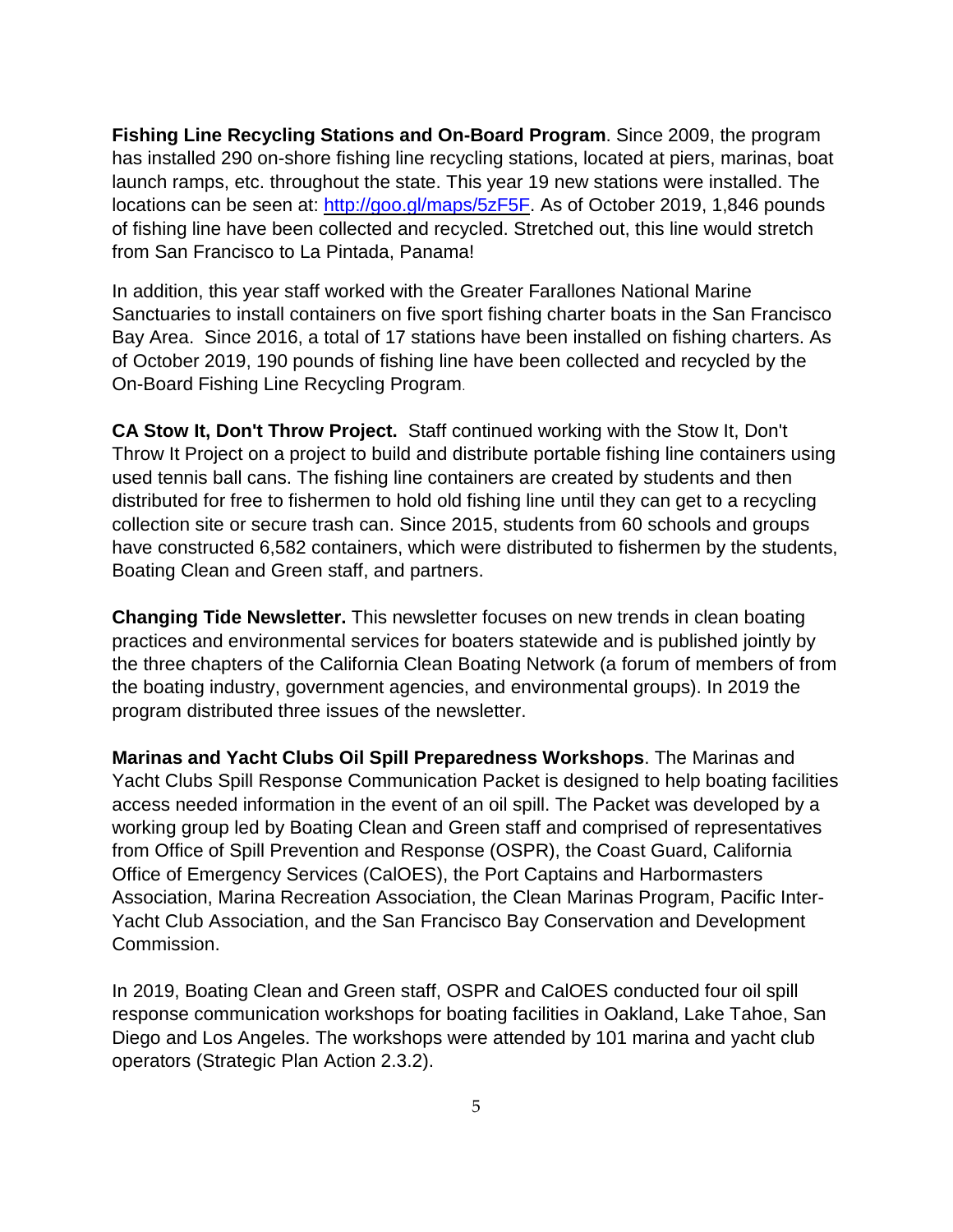**Coastal Cleanup Day for Boating Facilities**. Again this year, the boating community demonstrated its commitment to keeping our shorelines and waterways clean. Sixty-six boating facilities and boating groups participated in the event with 2,042 volunteers who cleaned 137 miles and collected 23,304 pounds of trash and recyclables on land and from 264 vessels (kayaks, canoes, and dinghies). Twenty-eight percent of the volunteers brought their own reusable cleanup supplies. (Strategic Plan Actions 7.2.4 and 7.3.1)

**Aquatic Invasive Species Prevention Workshops.** To increase awareness about the impact of aquatic invasive species (AIS) and prevent their spread, staff and partner organizations hosted two workshops in Alameda and Yolo County, attended by 40 people. Participants learned how to prevent spreading AIS by inspecting and cleaning equipment and watercraft. The workshops were co-hosted by California Department of Fish and Wildlife, U.S. Fish and Wildlife Services, the Smithsonian Environmental Research Center, and UC-Davis Romberg Tiburon Center.

**Online Clean Boating Quiz**. From July 8 to September 1, 2019, staff conducted a statewide online campaign to increase awareness of clean boating practices. Advertisements challenged recreational boat owners to take a short quiz to test their clean and green knowledge about preventive practices related to oil, fuel, hazardous waste, sewage and marine debris. The Program used the quiz to reach boaters not reached at boat shows, boating events or through the help of the partner Dockwalkers.

Geo-targeted outreach messages about the six-question educational quiz reached California boaters via native ads, posts and tweets on social media (Facebook and Instagram). A total of 2,405 people took the quiz. Weekly quiz incentives included life jackets or the California clean boater kits for randomly selected participants**.**



**San Francisco and Alameda County Marine Flare Pilot Collection Events.** Program staff worked with the San Francisco Department of Environment and Alameda County Department of Environmental Health on the Bay Area's first ever marine flare collection events (April  $14<sup>th</sup>$  and May 26<sup>th</sup>, respectively). Local boaters were encouraged to bring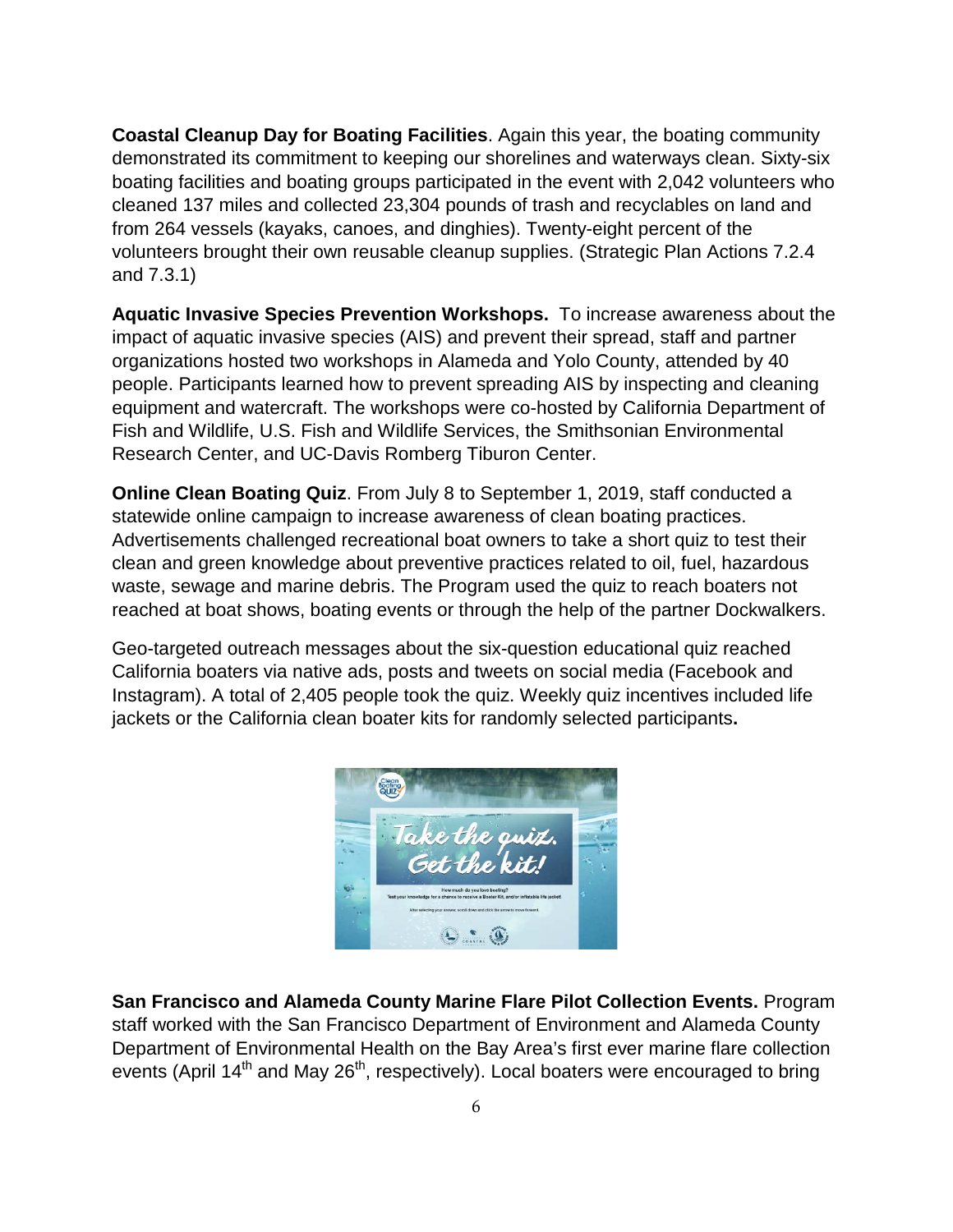their old, expired, or damaged marine flares for proper disposal. The events attracted 78 boaters and collected over 3,500 marine flares!

Marine flares are signaling devices to be used in the event of an emergency. Because of a mandated 42-month expiration date, these marine flares need to be replaced about every three seasons of boating. Yet, currently, there are only two collection sites in California that will accept and dispose of outdated flares. This presents a safety hazard and disposal challenge for Bay Area boat owners. The events were made possible from a grant from the California State Department of Resource Recycling and Recovery (CalRecycle).

# *Programs for Schools and Educators*

<span id="page-6-0"></span>The Coastal Commission supports teachers in educating students about California's coast and ocean through free resources in print and online, grants, teacher training workshops, and other programs. From January 1 through October 16, 2019, the Coastal Commission's webpages specifically for educators received more than 178,209 pageviews.

### <span id="page-6-1"></span>**Curricular Resources**

The Public Education Program offers multiple curricular resources for teachers. Among these is *California Coastal Voices***,** made up of six project-based units for middle and high school teachers focusing on coastal science, policy, and management in the context of issues facing the California coast. This book encourages students to get involved in issues of importance to their community, and is available as a PDF along with extensive associated online resources such as slide shows, data sets, and videos.

*Waves, Wetlands, and Watersheds* is a science activity guide for 3<sup>rd</sup> through 8<sup>th</sup> grade teachers that addresses topics such as endangered species, marine debris, coastal geology, water use, and water quality. This book is available free to California educators, both online and in hard copy, with student handouts also in Spanish. The Coastal Commission website also offers stand-alone lessons relating to topics including the properties of plastic, waste reduction, climate change, and whales.

The **Schoolyard Cleanup Program** provides support to teachers and school groups to do cleanups on their school grounds. Schools unable to take a field trip to the beach or river for Coastal Cleanup Day or an Adopt-A-Beach event (or those who want to expand their efforts) are encouraged to do the important work of preventing litter at the source. Teachers may sign up for the program on the Commission's website, which includes related lessons and teacher resources, detailed cleanup instructions, and post-cleanup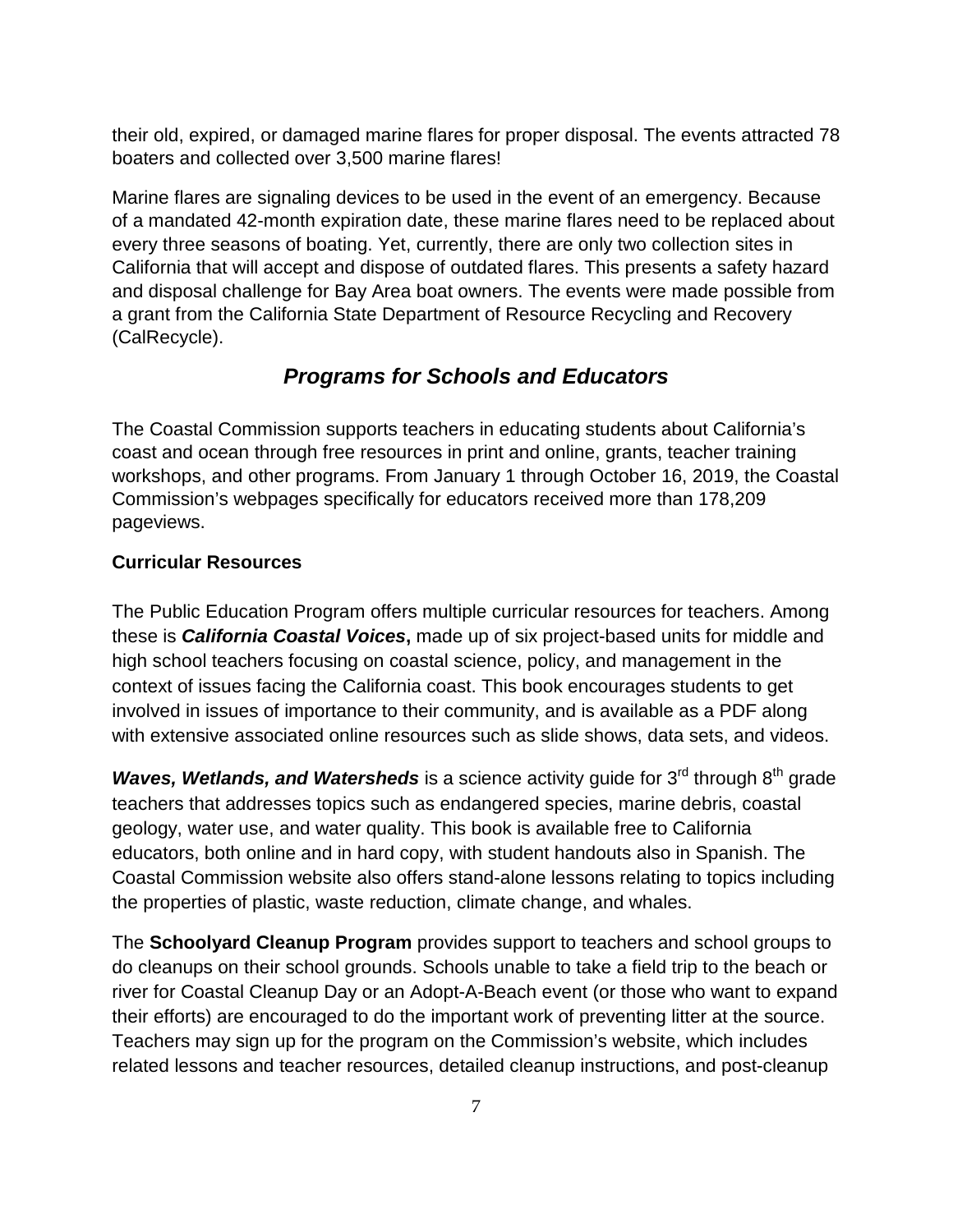analysis guidance. The activities of planning and carrying out the cleanup, collecting and analyzing the data, and communicating and acting on the results are directly aligned to the Next Generation Science Standards and support Common Core State Standards as well. From January through September 2019, teachers have registered 3,228 students to take part in the program.

In 2019, Public Education staff presented teacher workshops in Occidental in partnership with the Association of Environmental and Outdoor Educators, three workshops in San Jose in partnership with the California Science Teachers Association, and (in December) three workshops in Anaheim at the California STEAM Symposium.(Strategic Plan Actions 3.3.3, 7.3.1, and 7.3.3)

### <span id="page-7-0"></span>**Climate Video Challenge**

New for 2020, staff launched a video [challenge](https://www.coastal.ca.gov/climatechallenge/) for middle and high school students to respond to the question, "How do we come together for the climate?" Students throughout California are invited to create a short video and submit it to this challenge, due March 31. The challenge webpage includes extensive resources on climate change causes, impacts, and solution actions, for use by students and educators.

### <span id="page-7-1"></span>**Coastal Art & Poetry Contest**

Open annually to California students in kindergarten through 12th grade, the contest's goal is to encourage youth to reflect on the beauty and spirit of California's beaches and ocean, and inspire a greater sense of stewardship for these natural places. Every year, judges select five winners each in art and poetry, and around 40 honorable mentions. Since 2003, students from all over California have submitted more than 36,700 entries to the contest, including 2,852 in 2019. The winning entries and honorable mentions can be viewed on the [Commission's](https://www.coastal.ca.gov/publiced/poster/poster.html) website.

<span id="page-7-2"></span>Each year's winners and honorable mentions are shown in a traveling exhibit at venues up and down the coast. The 2019 contest exhibit locations are the Estuary & Ocean Science Center in Tiburon; Point Reyes National Seashore Visitor Center, the Ford House Museum in Mendocino; Channel Islands National Park Visitor Center in Ventura (through mid-November); and, from December through late-January, the Seymour Center in Santa Cruz. Contest prizes for 2019 were provided in part by donations from Acorn Naturalists, Blick Art Materials, Seymour Marine Discovery Center, and Aquarium of the Pacific. The Tabula Poetica program at Chapman University provided judging assistance. Artwork from the Coastal Art & Poetry Contest is used in many Commission publications and its website.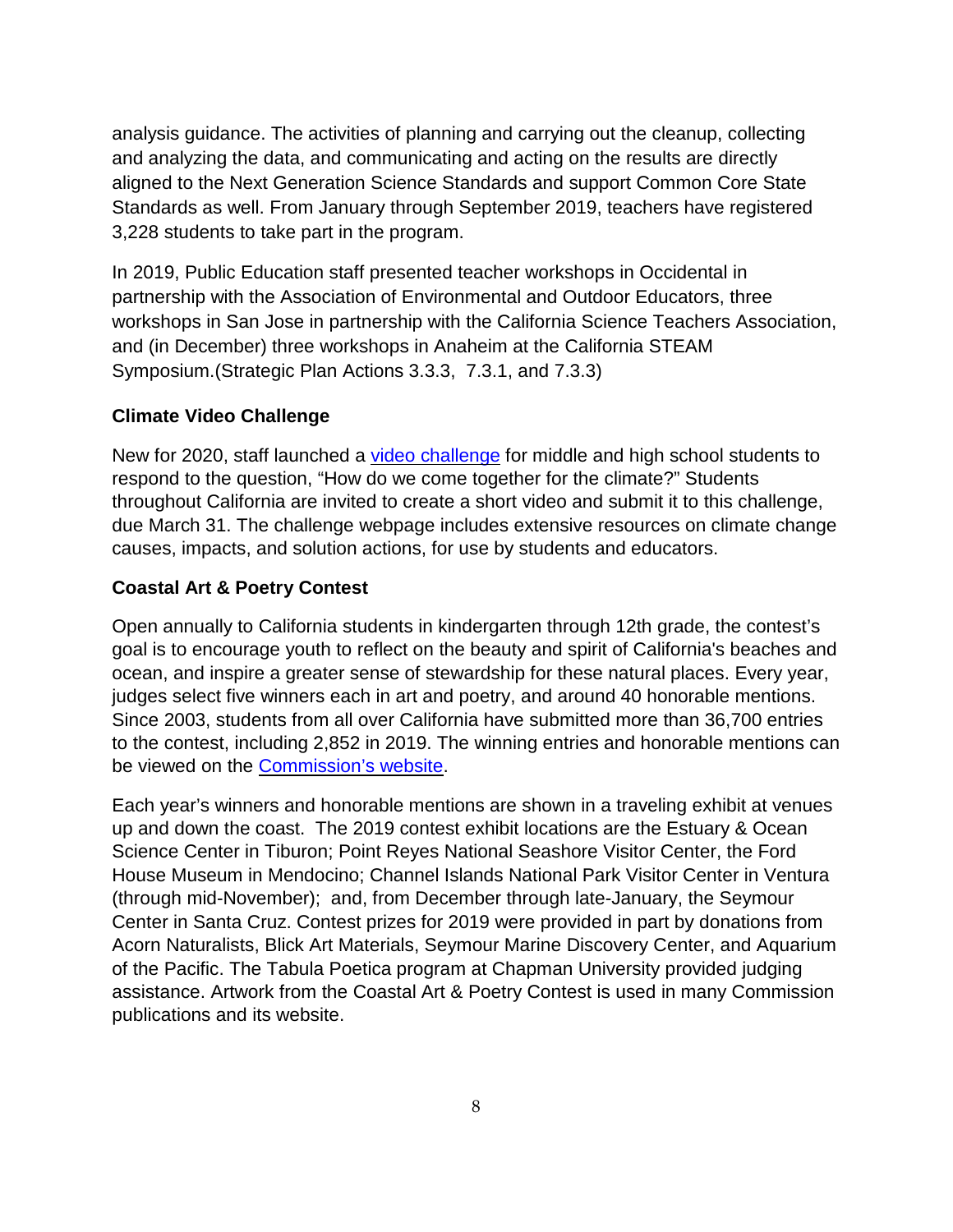### **Kids' Ocean Day Adopt-A-Beach School Assembly Program and Beach Cleanup**

This annual program includes a school presentation about the ocean, marine debris, and pollution prevention, as well as a beach cleanup event. In 2019, it took place in six locations: San Diego, Huntington Beach, Los Angeles, San Simeon(where students traveled from Kern County ), San Francisco, and Humboldt. In all of the locations, the emphasis of this program is on involving students from underserved schools, and often it provides the opportunity for a child's first visit to the beach. Nearly 7,000 students participated in the 2019 cleanup event, and even more saw the assembly. Students also sat in formation on the beaches to create images and text photographed from the air; in 2019 this "aerial art" featured the theme "Protect What You Love". Photos of the aerial images can be viewed at [www.oceanday.net.](http://www.oceanday.net/)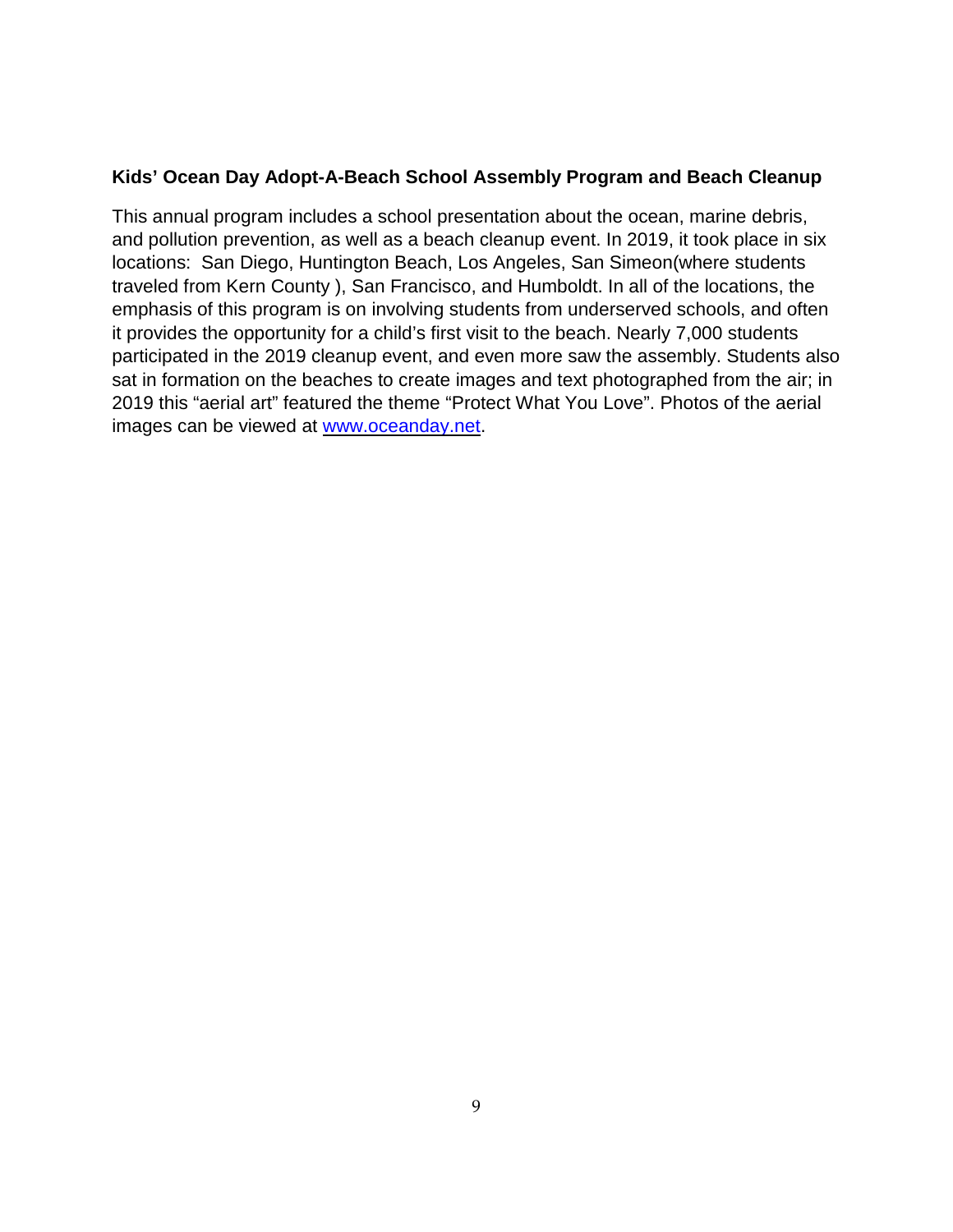### <span id="page-9-0"></span>**Whale Tail**® **Grants Program**

The Whale Tail® Grants Program supports coastal and marine education and stewardship projects in California by awarding funding to schools, nonprofit organizations, and public agencies throughout the state. The funding for these grants comes from the sales and renewals of the Whale Tail® License Plate and since FY2015/16, also from voluntary contributions to the Protect Our Coast and Oceans Fund on the state tax return form. In the 21 years since the program began in 1998, the Whale Tail<sup>®</sup> Grants Program has awarded \$14 million to 714 different projects. The program targets both children and the general public with an emphasis on reaching underserved communities. In 2019, the Commission continued its efforts to make the grants program more accessible and inclusive. For the first time, there was a funding category for grants for organizations with annual operating budgets of \$500,000 or less, that are working with underserved communities. Other activities included hosting a wellattended live (and recorded) webinar for prospective grant applicants to assist them with the grant application (first offered in 2017); funding Youth Outside to provide workshops in March 2019 for Whale Tail® grantees on cultural relevancy, equity, and inclusion in environmental education; increasing outreach regarding available funding to the Coastal Commission's Environmental Justice mailing lists; and considering cultural competence and cultural relevancy when scoring grant applications.

In Fiscal Year 2018/19, the Commission awarded \$863,000 to 29 different projects, including several in a subcategory for projects addressing climate change and/or ocean acidification (Strategic Plan Action 3.3.3). Projects awarded Whale Tail® Grants were located in a broad range of California cities up and down the coast and in some inland locations as well. Examples of funded activities included: a Climate Action Project Symposium in Monterey, open to teachers statewide; Klamath River watershed experiences for Siskiyou County students; a sustainable aquaculture program for San Pedro high students; a "plastic free oceans" job training program; and a "Surfing 101" program for urban San Francisco students.

For the Whale Tail<sup>®</sup> grants awarded in 2017/18 (the most recent year for which most projects have shared results) that served student populations (60%), staff analyzed available demographic data on ethnic composition. For these grants, 81% of the participants were non-white: 54% were Latino, 14% were Asian or Pacific Islander, 6% were African-American, 3% were Native American, 4% were in another category (often more than one race), and 19% were Caucasian. Comparing this data to the ethnic makeup of the state as a whole, the program reached proportionally more students from Native American and Latino populations, and fewer Caucasian students.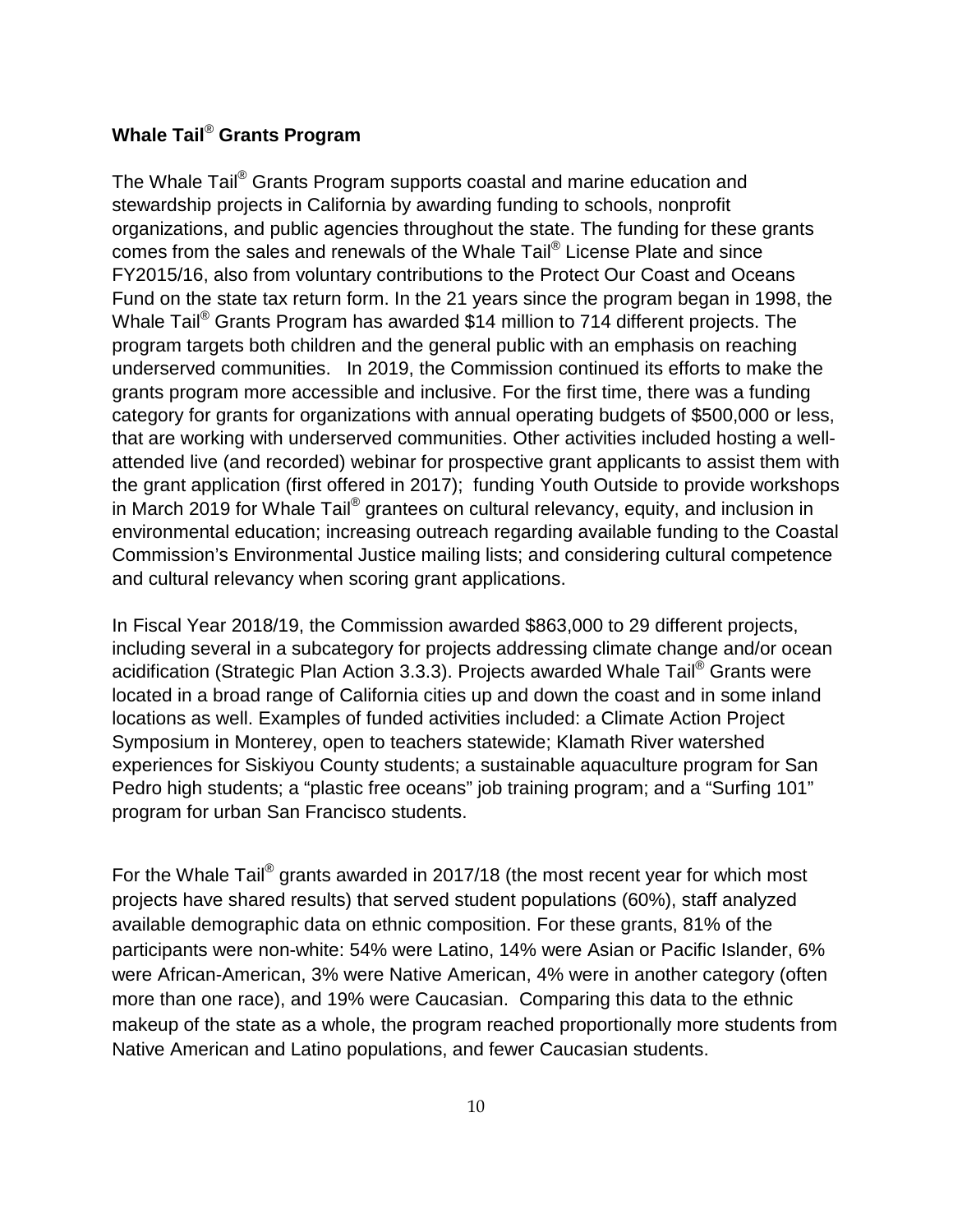

# **Whale Tail Grants 2017/2018**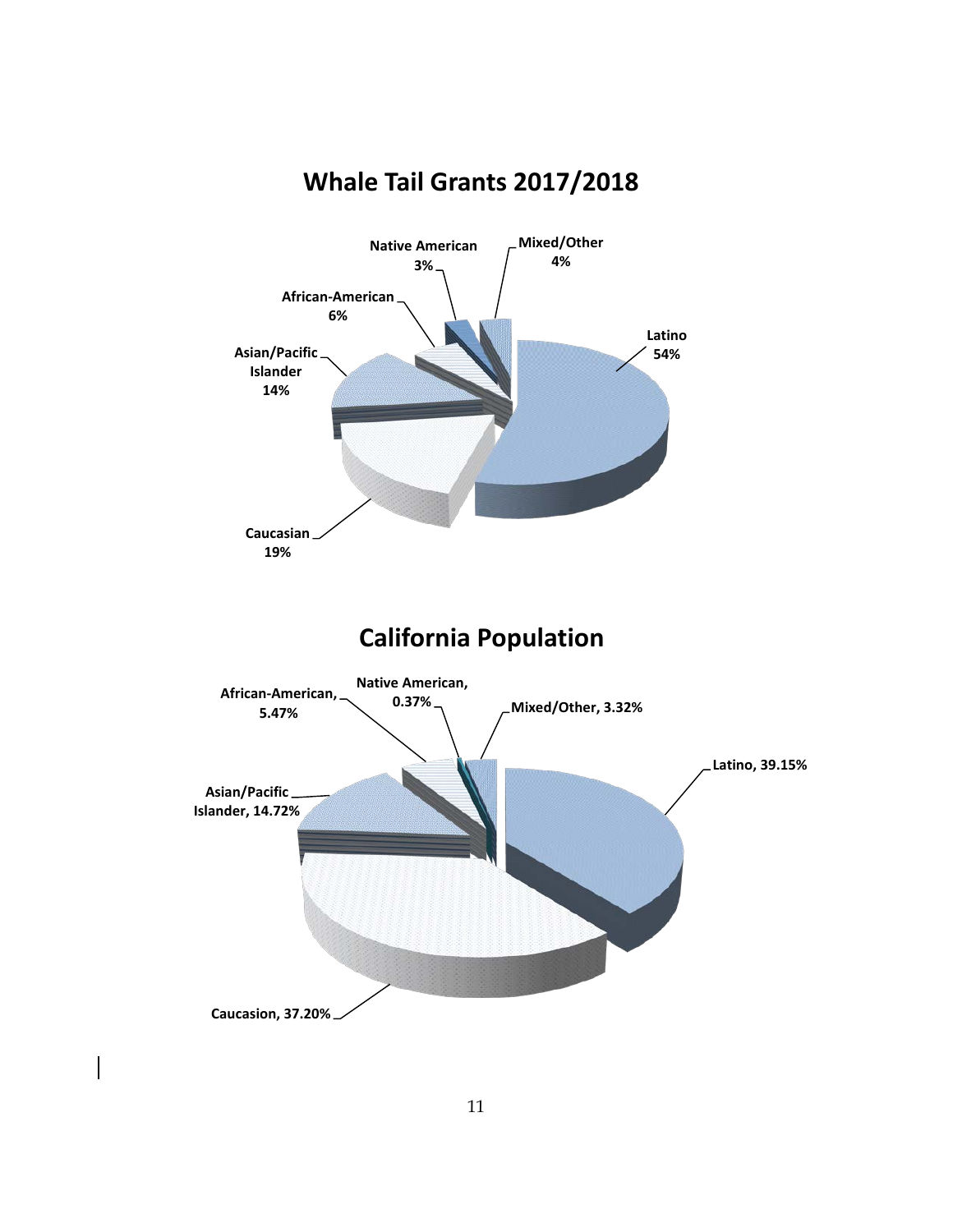## *Programs for the General Public*

### <span id="page-11-1"></span><span id="page-11-0"></span>**California Coastal Cleanup Day**

Over the past several years, the Commission staff has expanded outreach and significantly grown the annual [California](http://www.coastalcleanupday.org/) Coastal Cleanup Day (CCD) event. In 2019, California Coastal Cleanup Day program celebrated its 35<sup>th</sup> anniversary and hosted one of its largest cleanups ever, with over 1,000 individual cleanup locations across 55 counties. A total of 68,428 volunteers took part in the event, removing 827,736 pounds of debris from the state's coast and inland shorelines, maintaining the cleanup's status as the state's largest annual volunteer event. (Strategic Plan Actions 7.2.5 and 7.3.1).

In addition to its strong support in coastal counties, the cleanup program continues to recruit participants from inland areas to clean creeks, rivers, and lakes. The goals of this inland expansion are to benefit the health of these waterways, remove trash before it washes down rivers and ends up in the ocean, and raise awareness of how California watersheds connect inland communities to the health of our coast and ocean.

In 2019, 19,186 volunteers cleaned rivers and waterways within inland counties, removing 493,361 pounds of debris. This equaled 25.7 pounds per volunteer within the inland counties versus about 6.8 pounds of debris per coastal volunteer. That reason for this difference in poundage has to do with the types of items cleaned up in different locations. Inland cleanups are more often dealing with illegal dumping of large items, whereas coastal areas yield mostly single-use disposables and small pieces of plastic. It also highlights the importance of continuing to expand cleanup participation along inland shorelines throughout the state.

Looking back over the history of the program helps to highlight the cumulative benefit of this program to the health of waterways, the coast, and the ocean. Since the inception of Coastal Cleanup Day in 1985, over 1.6 million volunteers have helped remove over 25 million pounds of debris from California's coast, ocean, and inland shorelines. (Strategic Plan Action 7.2.5)

**Coastal Cleanup Day Publicity.** One of the most important roles Commission staff plays in coordinating Coastal Cleanup Day is to ensure that the public is aware of the cleanup, why we are doing it, and how they can be a part of the event. Similarly, working with the media to promote the event and tell the story of the cleanup is essential, not only to publicize the cleanup but also to enlarge the audience for the educational messages behind the cleanup. Through these efforts, Commission staff is able to promote broad participation, support local partners, and gain publicity both for the event and for the Coastal Commission itself.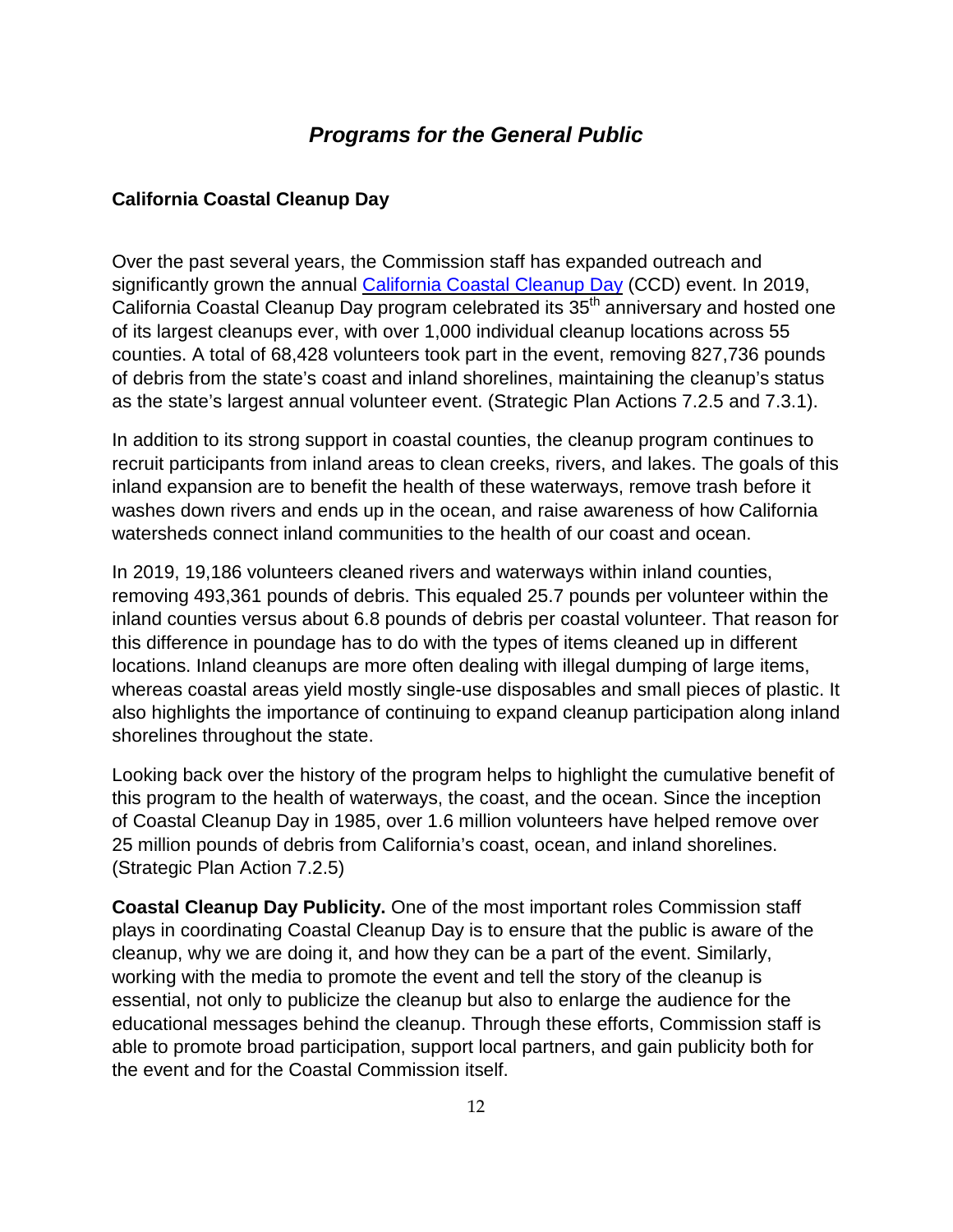Staff conducts outreach through press releases, media interviews, and by producing and distributing cleanup campaign posters, postcards, and on-line messaging. Media outlets provide the cleanup with extensive coverage, with hundreds of stories in newspapers, on-line publications, on radio and television, both before and after the event.

The cleanup has a long history of memorable, educational, and eye-catching event posters, dating back to its inception in 1985. This year the Commission staff decided to once again feature a California artist on the cleanup posters. Marin-area artist Tom Killion generously donated three pieces of his landscape artwork to the program, pieces that highlight the diverse landscapes found along the coast and inland as well. The beauty of Mr. Killion's artwork helped capture the public's attention to bring additional publicity to the event it promoted. The posters were designed by Public Education staff, and distributed broadly around the state. They were extremely well received by local coordinators and volunteers alike. Here are the 3 posters, depicting from left to right: southern California, Northern California, and an inland landscape of a Sierra river:



Campaign posters and postcards were printed in both English and Spanish, and distributed to across the state through local coordinators. Staff and local coordinators also shared the images widely across social media, and can be viewed on the Coastal Cleanup Day webpages, found here: [www.coastalcleanupday.org](http://www.coastalcleanupday.org/)

Staff continued to refine a new tool for publicizing and growing the Cleanup – the Commission's [on-line](https://www.coastal.ca.gov/publiced/ccd/ccd.html) map showing every cleanup location in California. The 1,000+ sites mapped this year were among the most ever publicized during the cleanup. The map was a powerful and valuable tool for volunteers and organizers across the state,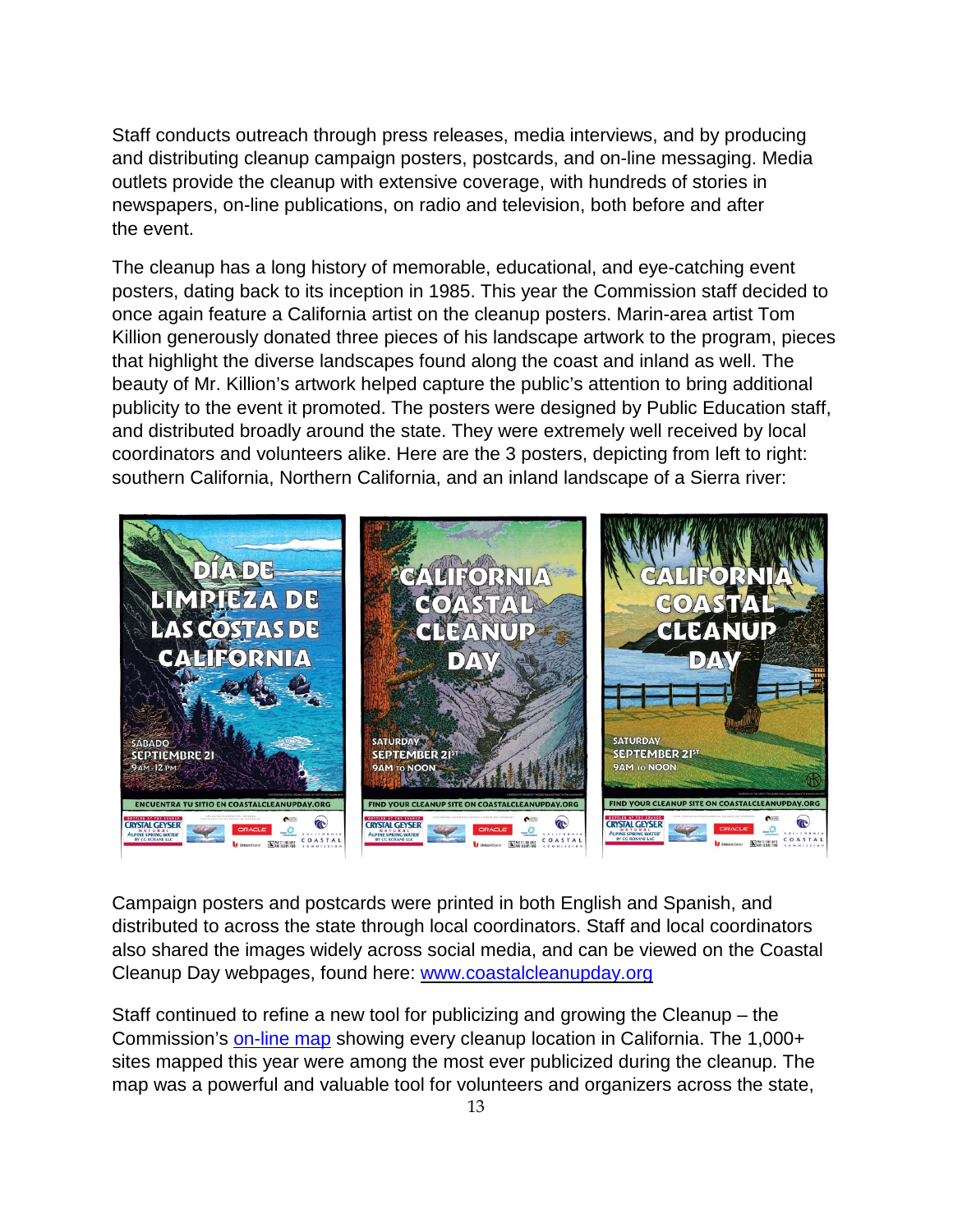providing a simple, one-stop approach to connecting volunteers with their cleanup location.

**Corporate Partners in CCD.** The Coastal Cleanup Day Program once again enlisted strong corporate partners, which greatly assisted outreach efforts. Crystal Geyser Alpine Spring Water continued as lead sponsor for the event. In addition to their financial support, Crystal Geyser provided free water, primarily in gallon-size containers, in 26 Coastal Cleanup regions, covering most Cleanup volunteers. This is a crucial benefit that helps local coordinators immensely. Crystal Geyser was joined by continuing sponsors Oracle, the Whale Tail® Ecoplate, Union Bank, California State Parks Foundation, Ocean Conservancy, along with an array of in-kind and media support from partners around the state.

**Story Map**. To commemorate the 35<sup>th</sup> anniversary of California Coastal Cleanup Day, PE worked with the Commission's mapping staff to produce a [story](https://coastalcomm.maps.arcgis.com/apps/Cascade/index.html?appid=de6a98eb91a24bd3ab51826f5e8eb7d2) map that looks back at cleanup history. The online site tells the stories behind the cleanup, with photographs through the years, profiles of key cleanup leaders, milestone events, and accomplishments.

**BYO for CCD**. In an effort to reduce the amount of waste created by the event itself, volunteers are urged to bring their own reusable cleanup supplies from home, rather than relying on the single-use disposable plastic items available at cleanup locations. Staff has also been encouraging local organizations to seek donations of buckets and reusable gloves whenever possible. The BYO for CCD initiative has grown each year it has been in place, as more volunteers hear the message and more local coordinators gather enough reusable supplies to make the plastic bags and gloves unnecessary. In 2019, about one-half of all participants brought a reusable item to the cleanup or were able to use buckets and other reusable cleanup items provided at their site.

The initiative is helping to reduce the environmental footprint of the cleanup – staff has ordered about 250,000 fewer single-use plastic trash bags over the past four years than it would have otherwise, while educating volunteers about simple lifestyle changes that cumulatively can have enormous benefits to coastal and marine environments. (Strategic Plan Action 7.3.2)

**CCD Survey.** Staff again surveyed Coastal Cleanup Day volunteers about their experience in order to continue to improve the event and learn about the overall impact of the cleanup. Volunteers were incentivized to take the survey with coupons for free chips and guacamole from Rubio's. Results from the survey are still coming in as of this report, so staff will provide a verbal update during the November meeting presentation.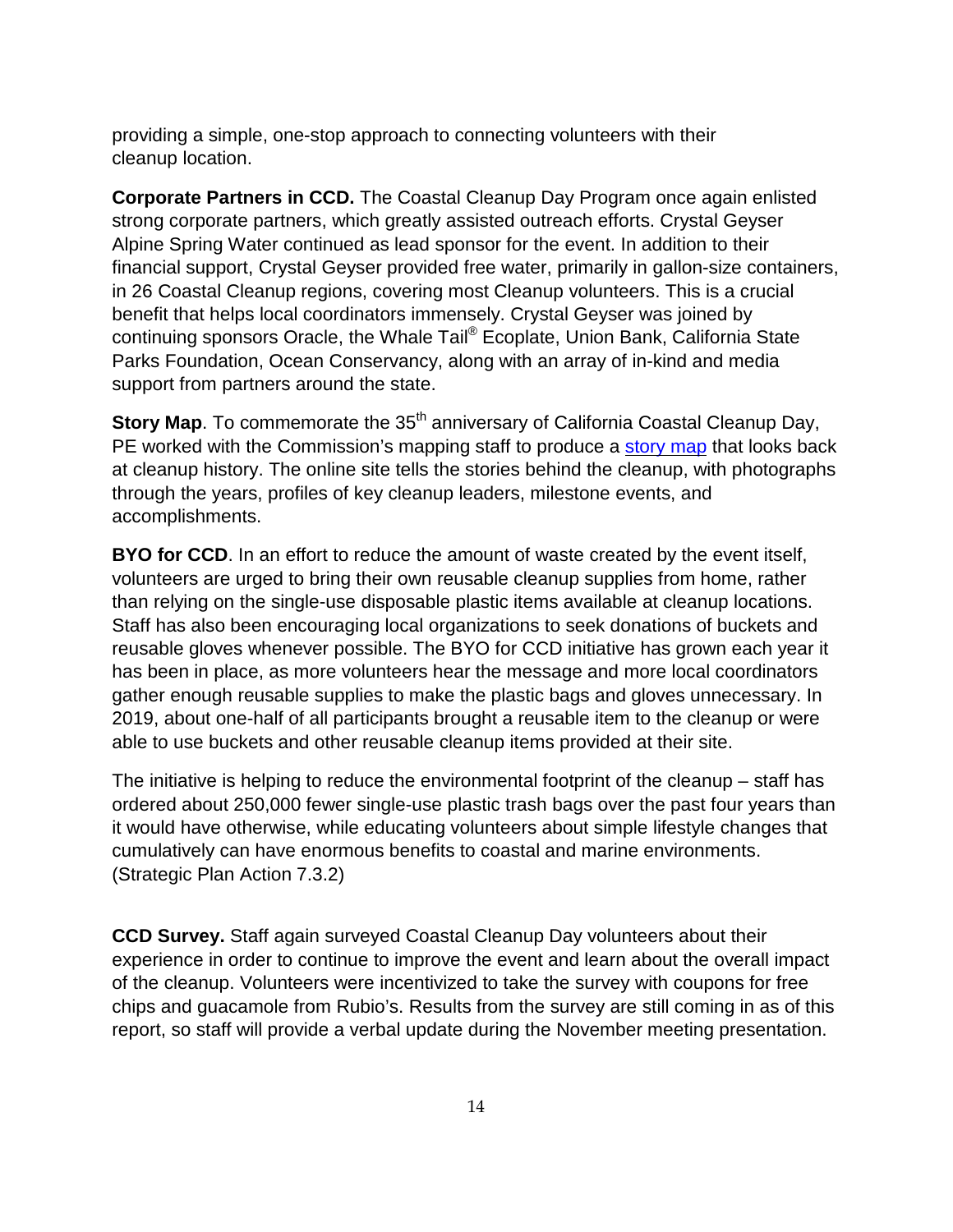### <span id="page-14-0"></span>**Adopt-A-Beach® Program**

Commission staff has continued to improve the [Adopt-A-Beach®](https://www.coastal.ca.gov/publiced/aab/aab1.html) Program, connecting volunteers with the resources they need to organize their own cleanups and become environmental stewards in their local communities. The program has strong participation in the 15 coastal counties and in recent years has expanded into Alameda and Contra Costa Counties. Each of our 51 beach managers assists groups in conducting cleanups at their "adopted" beach, helping to bring approximately 50,000 people to an Adopt-A-Beach® Cleanup annually. (Strategic Plan Action 7.2.5)

Each group that participates in three or more cleanups (or just one cleanup for school groups) through the Adopt-A-Beach® program is recognized on the Commission's website and receives a certificate acknowledging their participation in the program and thanking them for their contribution.

### <span id="page-14-1"></span>**California King Tides Project**

The California King Tides Project helps people visualize how sea level rise will impact their lives by inviting them to take and share photos of the highest high tides of the year. The Project was launched in 2010 by a partnership of state, federal, and non-profit organizations. The Coastal Commission took on the lead responsibility for this project in 2018. In 2019, Public Education staff created new webpages for the [California](https://www.coastal.ca.gov/kingtides/) King Tides [Project](https://www.coastal.ca.gov/kingtides/) on the Coastal [Commission's](https://www.coastal.ca.gov/kingtides/) website, including a page of lesson suggestions and resources for educators to incorporate the King Tides Project and sea level rise into their curriculum. Public Education staff worked with Mapping Unit staff to launch a new map-based platform to display king tides photos, enabling members of the public to submit their photos directly to the California King Tides website and see them plotted on a map of California. The new geographic display has increased the accessibility for those seeking to use this citizen science data. During the 2018/2019 season, 38 local community events were held for California King Tides and approximately 800 photos were submitted, in addition to active sharing on social media.

### <span id="page-14-2"></span>**Project Grow (formerly Community-Based Restoration and Education Program)**

Project Grow (formerly Community-Based Restoration and Education Program) continued its work at the Upper Newport Bay, begun in 2001. The program name was changed in 2018 to reflect the program's balance of education and habitat restoration. The tag line "People and Nature Growing Together" is now used to communicate these objectives.

To date, the program has engaged over 26,400 volunteers, who together have restored more than 15 acres of coastal salt marsh, riparian and coastal sage scrub habitats.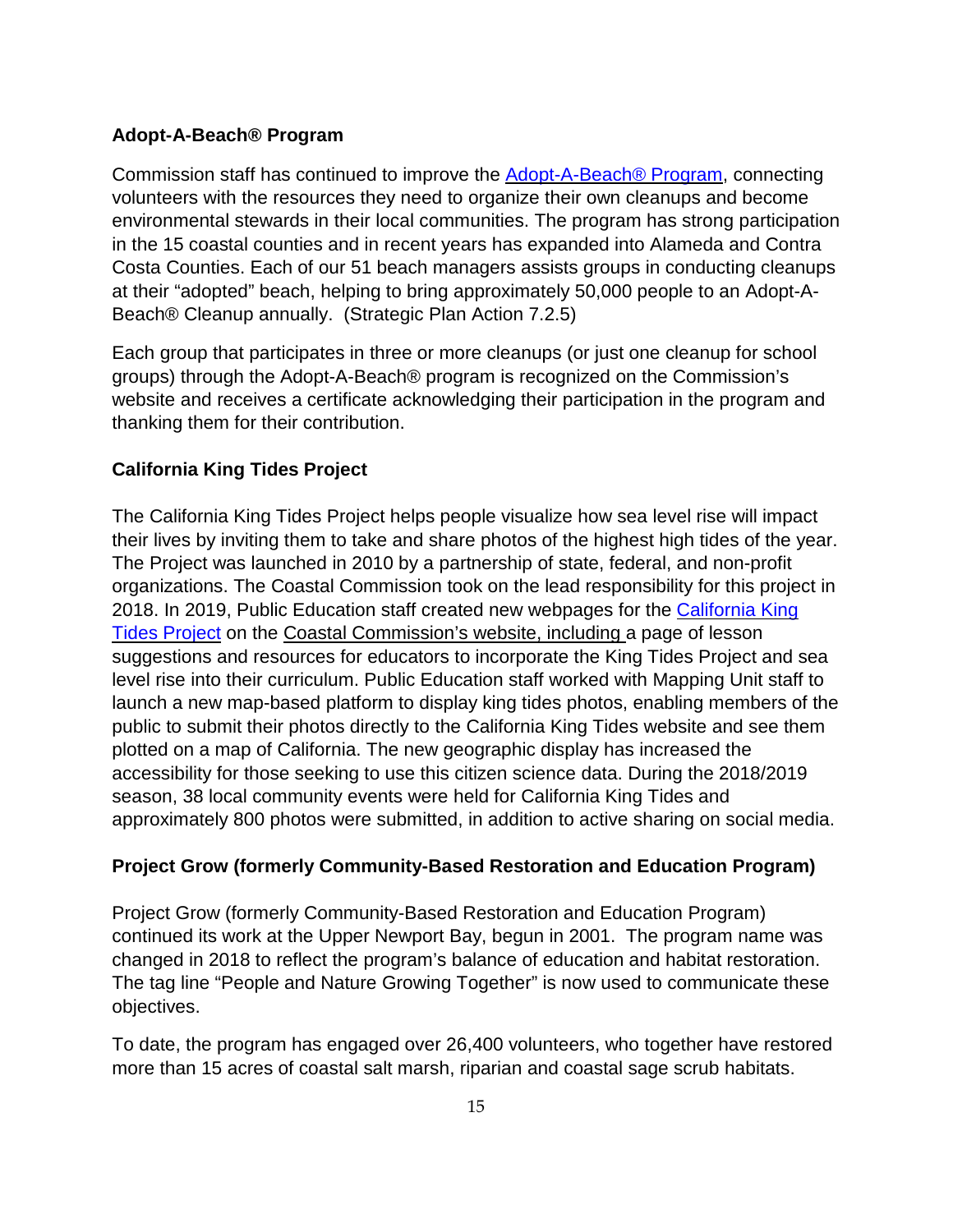Volunteers have planted over 27,700 native plants (the vast majority of which were propagated in an on-site native plant nursery) and removed over 54 tons of invasive plant material (not including material left on site).

2019 programming worked on maintaining and expanding current restoration sites. Volunteers who attended restoration events represented schools, community groups, and corporations through such varied groups as Chapman University, Saddleback College, UC Irvine Center for Environmental Biology, Newport Bay Conservancy, Master Gardeners, PIMCO, Advanced Sterilization Products (ASP), and CNA Financial.

Project Grow also hosted three high schools for a recurring restoration program. With recurring visits, students from Costa Mesa High School, El Modena High School, and Western High School were able to learn more about riparian habitats and see the restoration of their plots throughout the school year. Active participation in a restoration project reinforced ecological concepts and training in environmental issues they studied in the classroom.

**Training Environmental Leaders.** Staff continued building its program to recruit and train college interns, who act as leaders for community habitat restoration events. Students from diverse backgrounds receive training in volunteer event management, environmental education, and ecological restoration techniques. In 2019, CBREP engaged 20 interns from UC Irvine Center for Environmental Biology, Chapman University, and Saddleback College. The recruitment and training of these student leaders increases the program's capacity to act as a resource for engaging the community with their local environment and ways they can protect and restore it. The students receive real world experience as environmental leaders in their community.

**Ecosystem Focus**. 2019 marked a shift toward new habitats in the program's ecosystem focus. Coastal sage scrub has dominated Project Grow's restoration work and continues to receive attention in our Newport Valley site. With new funding from local mitigation projects, Project Grow's restoration work is turning toward riparian habitats in Newport Valley. Additionally, the increased presence of a non-native, invasive salt marsh plant, Algerian Sea Lavender (*Limonium ramosissimum*) is also quickly moving up the program's priority list of restoration projects. As volunteers began work in riparian and salt marsh ecosystems in 2019, future reports will show the continued progress of public education and habitat restoration in these ecosystems.

**Our Wetlands, Our World High School Curriculum**. Staff continued to distribute the high school curriculum "Our Wetlands, Our World." The curriculum focuses on the history and ecology of Upper Newport Bay; the effects of urbanization, invasive species and loss of biodiversity; and the importance of restoration and stewardship. "Our Wetlands, Our World" activity kits allow teachers to borrow materials needed for each activity.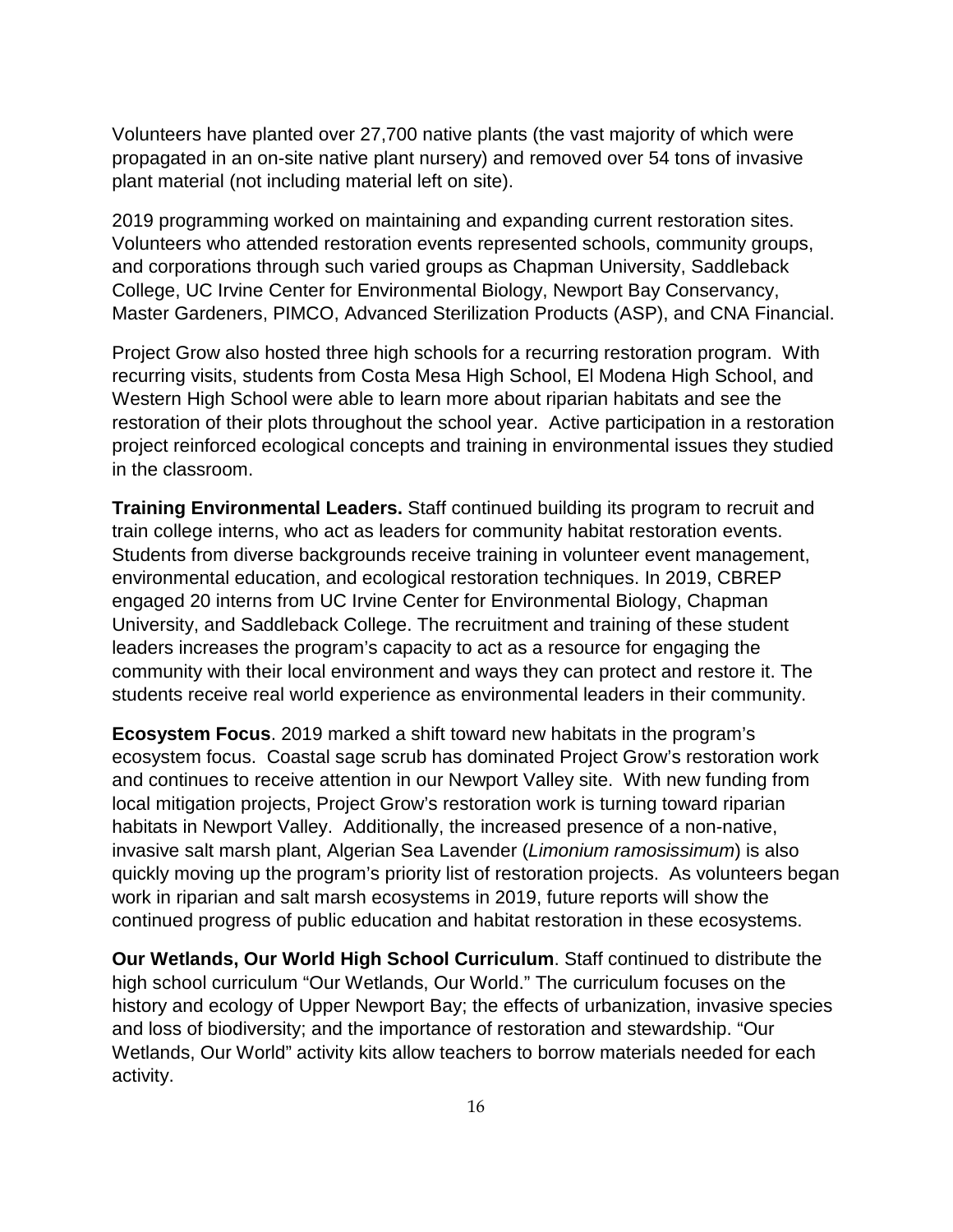**Digging In Guide.** The CBREP also continued to distribute "Digging In: A Guide to Community-based Habitat Restoration." The Guide explains the basic steps of information gathering, site selection, project implementation, monitoring, maintenance, and working with volunteers.

### <span id="page-16-0"></span>**Ocean and Coastal Photography Contest**

In 2019 the Commission continued its partnership with the Thank You Ocean Campaign to co-host the 21<sup>st</sup> Annual California Ocean & Coastal Amateur Photography Contest. Hilton Hotels donated overnight stays for the winners. This year there was a total of 585 entries submitted. A panel of judges selected three winning photographs and nine honorable mentions, and online voters selected their favorite as the "viewers' choice" winner. All of the winning photographs are featured on the [Commission's](https://www.coastal.ca.gov/publiced/photos/2019/gallery2019.html) website.

Staff continued to offer a traveling exhibit of a selection of winning photographs. Upcoming locations include the Arcata Library in January to March 2020 and The Napa County Library in April to June 2020.

### <span id="page-16-1"></span>**Other Forms of Public Outreach**

[Coast4u.org.](http://coast4u.org/) The Commission's Public Education web pages provide detailed information on all of the programs, contests, and resources offered to the public. They include Coastal Cleanup Day and Adopt-A-Beach information, downloadable curricular materials and hard-copy request forms; a video links page; a page in Spanish highlighting available Spanish language resources; Whale Tail® Grant guidelines and application; how to purchase a Whale Tail® License Plate or donate to the Protect Our Coast and Ocean Fund; clean boating information; and interactive maps on topics such as Whale Tail<sup>®</sup> grant-funded project locations and beach wheelchair availability. From January 1 through October 6, 2019, the Public Education web pages had nearly 503,000 page views.

**Social Media.** PE social media platforms provide the public with a way to keep apprised of opportunities and events and to interact on topics of mutual interest. The PE Program uses social media to raise awareness, share content, invite participation, communicate about programs, and help build a constituency centered on coastal stewardship and conservation. Through social media, staff builds and strengthens connections with other like-minded organizations and keeps our supporters engaged. Staff shares partners' posts, thanks sponsors and supporters, and celebrates pro bono advertising campaign teams.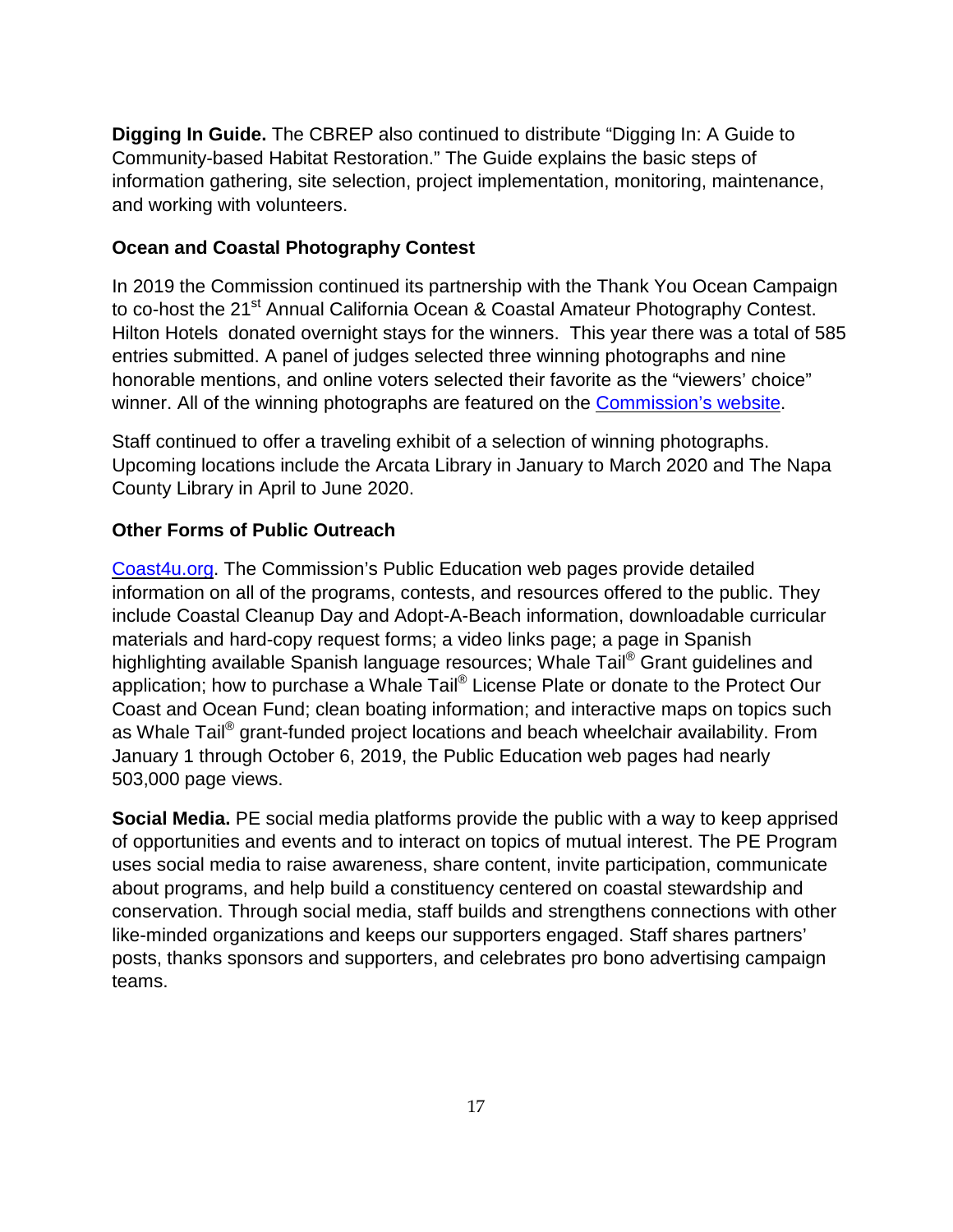Our numbers are growing on every platform: (as of October 30, 2019)

- [Facebook:](https://www.facebook.com/CaliforniaCoast/) 38,061 people like our page
- [Twitter:](https://twitter.com/TheCACoast) 13,856 followers
- [Instagram:](https://www.instagram.com/thecaliforniacoast/) 3,112 followers
- Constant Contact: 52,310 contacts

**Environmental Fairs and Events.** Coastal Commission staff hosts educational booths throughout the state encouraging coastal stewardship, environmental awareness, and marine education. This year we attended several new events bringing together creativity, science, and new ways to think about coastal issues such as access, climate change, and plastic pollution. Our 2019 list of events includes Monterey Whalefest, California Science Teachers Association Conference, Los Angeles Sanitation Districts Earth Day, North County San Diego Earth Day in Oceanside, South Bay Earth Day in Chula Vista, Earth Day at Folsom Lake, Santa Clara Arbor Day, East Bay STEM Career Day, Sunset Elementary Fair, Community Resources for Science Teachers Fair in Oakland, and the Monterey Bay Aquarium Climate Summit.

<span id="page-17-0"></span>**Email News Blasts.** Using the Constant Contact email service, we maintain a mailing list of subscribers who have signed up via fairs, Coastal Cleanup Day, and our website to keep in touch. Our targeted messages include: newsletter updates, grant opportunities, cleanup events, contest announcements and awards, as well as any new program initiatives and education materials.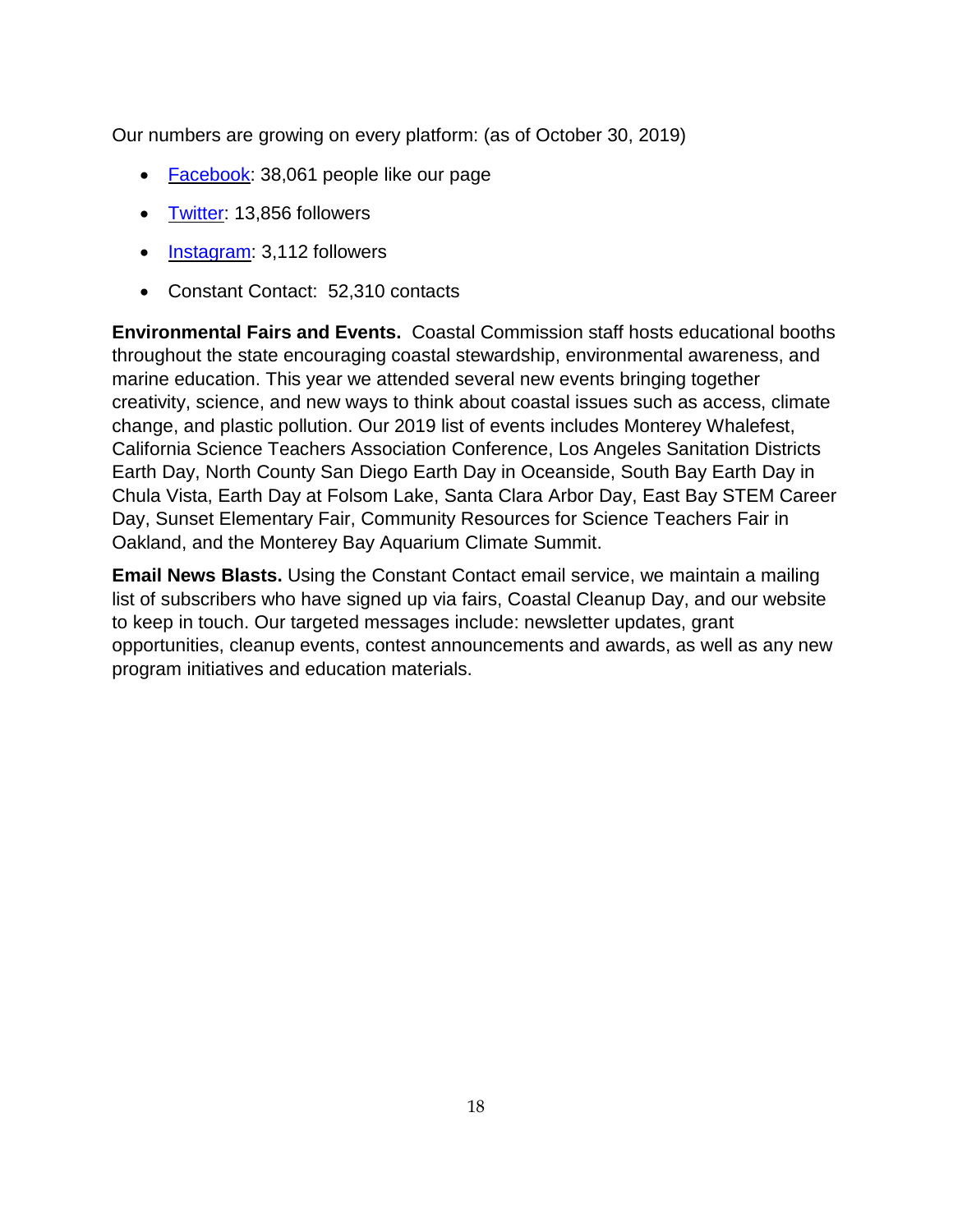# *Policy and Coordination*

Public Education staff participates in a number of groups that focus on policy and broad topics of mutual concern related to environmental education, marine debris, and other issues. Participation in these efforts are helpful in a variety of ways – strengthening and expanding networks, sharing ideas and practices, learning about key trends and initiatives. These groups include the California Environmental Education Interagency Network, Community Resources for Science, and the Marine Debris Alliance.

The Marine Debris Alliance (formerly known as the Marine Debris Action Coordination Team of the West Coast Governor's Alliance on Ocean Health), which commission staff has chaired since 2008, continued its efforts to coordinate and collaborate work on marine debris along the West Coast. In 2019, the Alliance hosted webinars for its members and others on marine debris solutions with a focus on progress made towards goals set out in the state Marine Debris Action Plans that have been adopted by Washington, Oregon, and California. (Strategic Plan Action 2.2.10)

<span id="page-18-0"></span>Commission staff has also been collaborating with the California Ocean Protection Council (OPC) on its California Ocean Litter Strategy. Originally adopted in 2008, and significantly revised and updated in 2018, the plan has spurred numerous actions by stakeholders to achieve its goals. Staff has coordinated with staff at OPC and NOAA to host semi-annual webinars to update and review progress on the plan. An in-person meeting to review the first two years of actions is planned for the summer of 2020.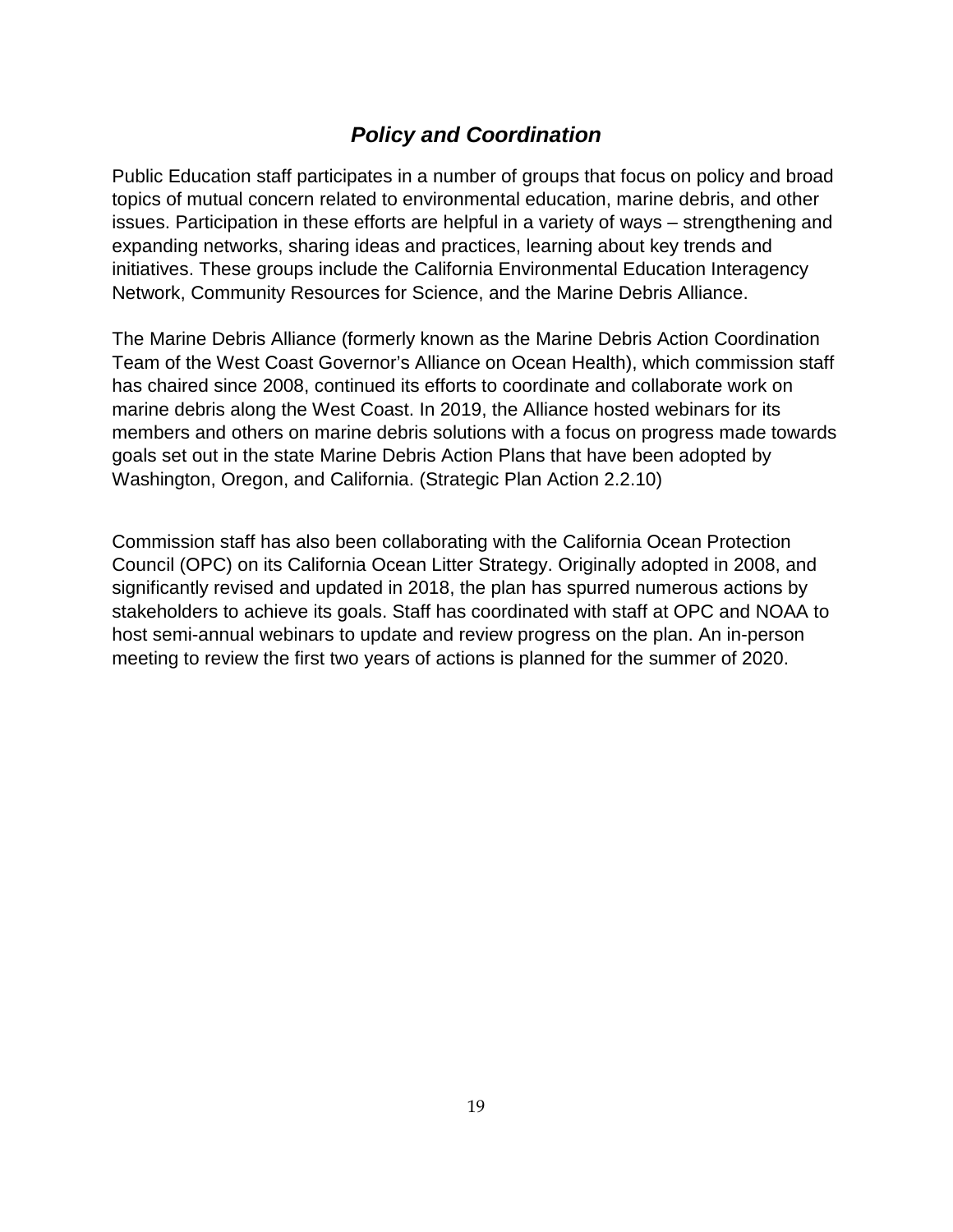# *Funding Sources*

The main sources of revenue for the Public Education Program are the Whale Tail<sup>®</sup> License Plate and the Protect Our Coast and Oceans tax check off. In addition, via a partnership with the California State Parks Foundation, the Program raises funds through grants, corporate contributions, and other funding efforts. All of the funding sources described in this section implement Strategic Plan Action 7.4.6.



### <span id="page-19-0"></span>**[Whale](http://www.ecoplates.com/home.php) Tail® License Plate**

Over the course of fiscal year 2018/19, California drivers purchased 5,291 [Whale](http://www.ecoplates.com/home.php) Tail<sup>®</sup> License Plates, which combined with renewal fees from existing plates, resulted in close to \$5 million in revenue for environmental programs. Of this amount – \$1.28 million went to the CBCEA, and \$3.68 million went to the ELPF. Each year, the legislature appropriates funds from the CBCEA to the Coastal Commission to carry out Coastal Cleanup Day, Adopt-A-Beach, and other coastal and marine education programs, including the Whale Tail Grants Program. The CBCEA has also provided funds to the State Coastal Conservancy. The ELPF funds a variety of state environmental programs.

Looking back over time from its launch in 1997, a total of 255,939 California drivers have purchased the [Whale](http://www.ecoplates.com/home.php) Tail® License Plate, and sales and renewal fees have contributed \$107 million to environmental programs - \$30 million to the California Beach and Coastal Enhancement Account (CBCEA) and \$77 million to the Environmental License Plate Fund (ELPF).

Over the 22 years of the Whale Tail® Plate's history, sales and renewals have provided a steady source of revenue for Coastal Commission education programs and Whale Tail grants. More recently, annual sales have begun to decline, reducing the overall revenue available. A number of factors are likely responsible, including the length of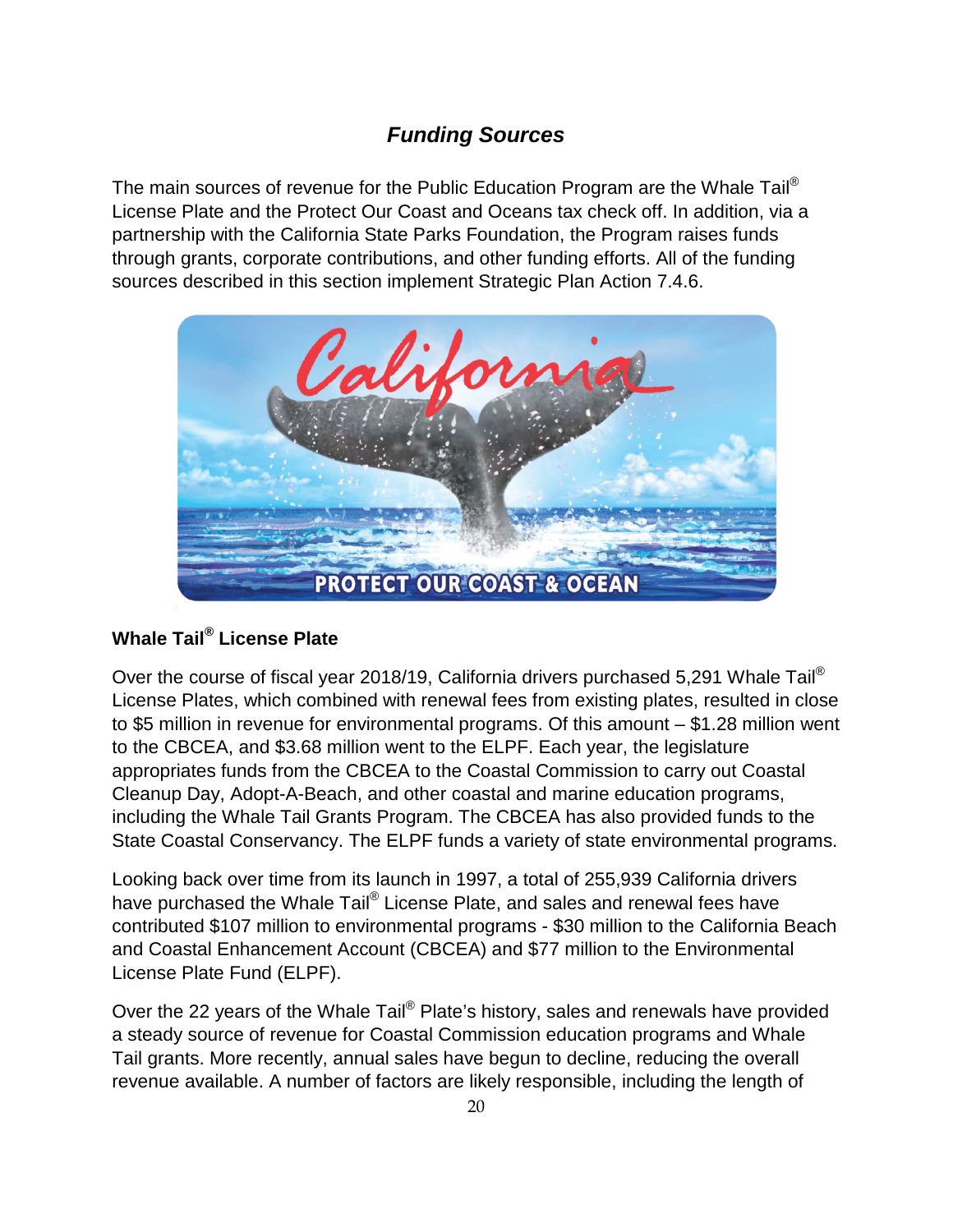time the plate has been on the market and stiff competition from other specialty license plates. The staff is working to improve Whale Tail Plate sales and seeking alternative revenue sources.



To raise awareness of the plate, the Commission has contracted with Radley Studios, which has embarked on an 18 month marketing campaign. The campaign is built around a core Whale Tail<sup>®</sup> License Plate public service [announcement,](https://www.youtube.com/watch?time_continue=1&v=EFpV-SzFGxk) which showcases the California coast and the Whale Tail<sup>®</sup> License Plate program through the imaginative lens of California's next generation. The campaign strategy uses core content, paid search, social optimization, and targeted advertising coinciding with license plate renewal timing. Creative tactics focus on connecting with audiences emotionally and building sustained interest and support. The campaign is in its early stages; results will be available later in the process.

In addition to traditional marketing, an important tool for public awareness is seeing the license plate on others' cars. We greatly appreciate all those who have supported this cause by purchasing a Whale Tail® Plate and encourage everyone to participate. Whale Tail<sup>®</sup> Plates can be purchased at www.ecoplates.com. Consider a Whale Tail<sup>®</sup> Plate as a holiday gift this year.